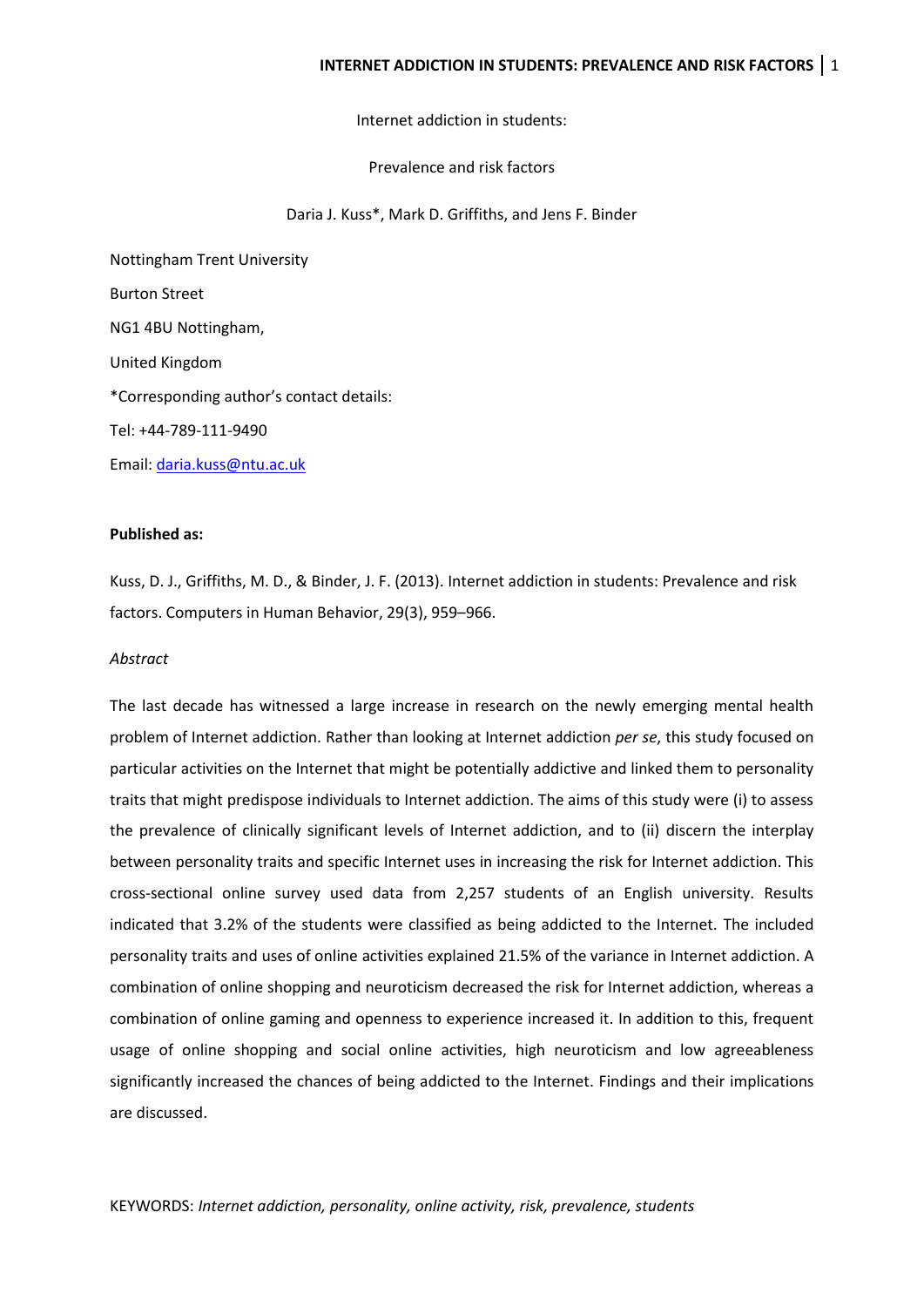### *1. Introduction*

The last decade has witnessed a large increase in research on the newly emerging mental health problem of Internet addiction (e.g. [Griffiths, 2000;](#page-16-0) [Young, 2010\)](#page-18-0). As behavioral addiction [\(Holden,](#page-16-1)  [2001;](#page-16-1) [Kuss, 2012\)](#page-16-2), Internet addiction leads to symptoms traditionally associated with substancerelated addictions, namely mood modification, salience, tolerance, withdrawal, conflict, and relapse [\(Griffiths, 2005\)](#page-16-3). The similarity with other addictions is furthermore substantiated by a multiplicity of neurobiological evidence [\(Kuss & Griffiths, 2012a\)](#page-16-4). From a clinical perspective, Internet addiction is treated seriously and specific treatment approaches have been adopted in different countries [\(King,](#page-16-5)  [Delfabbro, Griffiths, & Gradisar, 2011\)](#page-16-5), testifying to the need of professional help for those who suffer. Following the advancements in research and the increasing demand for clinical treatment, the American Psychiatric Association has decided to include "Internet use disorder" in the appendix of the upcoming fifth edition of the Diagnostic and Statistical Manual for Mental Disorders (DSM-V) [\(2012\)](#page-15-0).

Some authors (e.g., Widyanto & Griffiths, 2006) have claimed that rather than looking at Internet addiction *per se*, researchers should focus on particular activities on the Internet that might be potentially addictive because people do not become addicted to the medium, but to the actual behavior they engage in online. In terms of specific applications, gaming has been extensively researched as an online application with a high addictive potential [\(Huang, 2006;](#page-16-6) [Kuss & Griffiths,](#page-16-7)  [2012b;](#page-16-7) [Leung, 2004\)](#page-17-0). Moreover, the use of social applications, namely online chatting [\(Huang, 2006;](#page-16-6) [Leung, 2004\)](#page-17-0), social networking sites (SNSs) [\(Kuss & Griffiths, 2011;](#page-16-8) [Leung & Lee, 2012\)](#page-17-1), such as *Facebook* [\(Kittinger, Correia, & Irons, 2012\)](#page-16-9), and online instant messengers [\(Leung, 2004;](#page-17-0) [Yuen &](#page-18-1)  [Lavin, 2004\)](#page-18-1) have been found to be associated with Internet addiction. Furthermore, spending more time on online activities such as shopping and gaming has been linked to depressive symptoms [\(Morgan & Cotten, 2003\)](#page-17-2). It appears that these applications may be specifically predictive of Internet addiction, however, no research has been conducted to date taking into consideration all of them in a single model.

In addition to the use of specific online activities, personality traits have been linked to Internet addiction. Higher scores on neuroticism [\(Dong, Wang, Yang, & Zhou, 2012;](#page-15-1) [Tsai et al., 2009\)](#page-18-2), and low scores on extraversion [\(van der Aa et al., 2009;](#page-18-3) [Xiuqin et al., 2010\)](#page-18-4), agreeableness and emotional stability [\(van der Aa, et al., 2009\)](#page-18-3) have been established as potentially important risk factors for Internet addiction. Internet gaming addiction specifically has been associated with neuroticism [\(Mehroof & Griffiths, 2010b;](#page-17-3) [Peters & Malesky, 2008\)](#page-17-4), aggression and hostility [\(Caplan, Williams, &](#page-15-2)  [Yee, 2009;](#page-15-2) [Kim, Namkoong, Ku, & Kim, 2008;](#page-16-10) [Mehroof & Griffiths, 2010a,](#page-17-5) [2010b\)](#page-17-3), introversion [\(Caplan, et al., 2009\)](#page-15-2), social inhibition [\(Porter, Starcevic, Berle, & Fenech, 2010\)](#page-17-6), sensation-seeking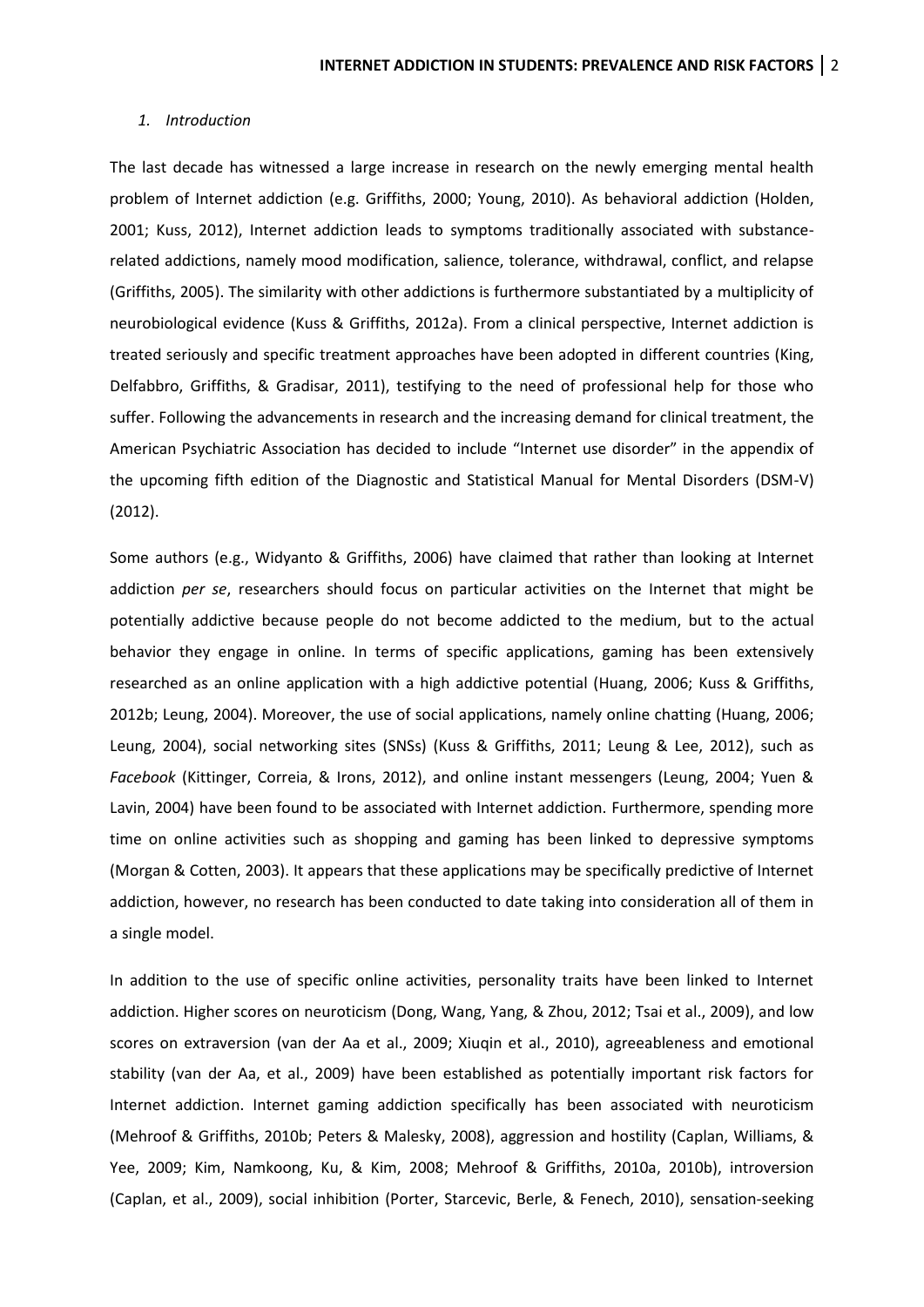[\(Mehroof & Griffiths, 2010a,](#page-17-5) [2010b\)](#page-17-3), and diminished agreeableness [\(Peters & Malesky, 2008\)](#page-17-4). In spite of the substantial evidence for the role of personality traits, far less is known about interactions between traits and specific uses of the Internet in increasing the risk of being addicted to the Internet.

In terms of risk populations, students have been identified [\(Widyanto & Griffiths, 2006\)](#page-18-5) for several reasons. They have a natural affinity towards the Internet [\(Veen & Vrakking, 2006\)](#page-18-6) and their conspicuous Internet literacy has been linked to Internet addiction [\(Leung & Lee, 2012\)](#page-17-1). Moreover, they typically have (i) free and unlimited access, (ii) flexible schedules, and (iii) freedom from parental interference. Additionally, their online activities are not externally controlled, university bodies expect that they make use of the technology, and university settings can foster social intimidation and alienation [\(Moore, 1995;](#page-17-7) [Young, 2004\)](#page-18-7). Moreover, psychological and developmental factors associated with young adulthood may contribute to the allure of the Internet for students. They do not only find themselves in the process of developing their identities, but they also start to establish intimate relationships at that particular stage of their lives. To develop one's identity means to become detached from one's parents to a certain extent leading to internal conflicts which are repeatedly resolved by the escape into addictions of all sorts, including Internet addiction [\(Lanthier &](#page-16-11)  [Windham, 2004\)](#page-16-11). Accordingly, the Internet can become a source of self-medication [\(Castiglione,](#page-15-3)  [2008\)](#page-15-3).

Allied to this, the forming of online relationships is more facile than doing the same in real life. On the Internet, people disclose personal information more readily because of the anonymity of the medium [\(Kandell, 1998;](#page-16-12) [Mantovani, 2001\)](#page-17-8). By the same token, young students may be hampered in the processes of forming an individual identity and establishing real, meaningful and intimate relationships outside of the arena of the virtual world. In addition to this, students are likely to create a new student culture which necessitates the Internet as a tool for communication, information sharing and community formation [\(Kandell, 1998\)](#page-16-12). Some studies have shown that as many as six in ten students jeopardize their academic and professional performance because of their Internet habits [\(Kubey, Lavin, & Barrows, 2001;](#page-16-13) [Young, 1998\)](#page-18-8), and that in order to cope, they engage in Internet activities excessively [\(Castiglione, 2008\)](#page-15-3).

In university student populations, Internet addiction prevalence estimates range from 0.8% in Italy [\(Poli & Agrimi, 2012\)](#page-17-9), 0.9% in Jordan [\(Al-Qudah, 2001\)](#page-15-4), 2.8% in Iran [\(Ghamari, Mohammadbeigi,](#page-16-14)  [Mohammadsalehi, & Hashiani, 2011\)](#page-16-14), 5.6% in China [\(Dong, et al., 2012\)](#page-15-1), 9.8% in the USA [\(Anderson,](#page-15-5)  [2001\)](#page-15-5), to 15.1% in Taiwan [\(Lin, Ko, & Wu, 2011\)](#page-17-10), 16.2% in Poland ([Lidwinko, Krajewska](#page-17-11)-Kułak, & [Łukaszuk, 2011](#page-17-11)), and 18.3% in Great Britain [\(Niemz, Griffiths, & Banyard, 2005\)](#page-17-12). However, the wide range of prevalence estimates indicates that the variety of psychometric instruments utilized does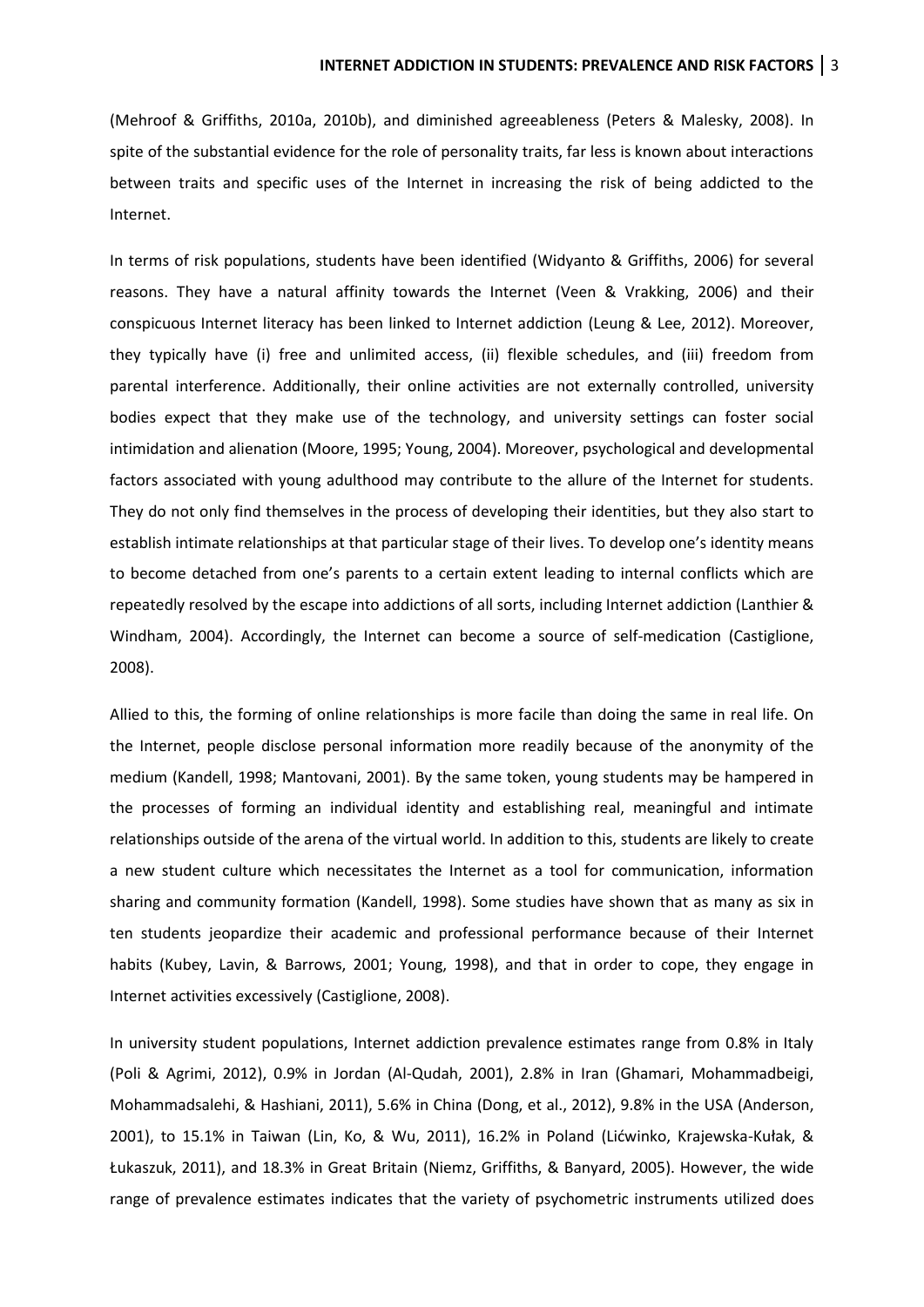not allow for a clear determination of actual prevalence rates for Internet addiction. None of the above studies have made use of assessment tools that allow for a determination of clinically relevant Internet addiction. Furthermore, and to the authors' knowledge, no study (to date) has ever assessed the interactions between the usage of specific Internet applications and personality traits as risk factors for Internet addiction. In the present study, these shortcomings will be overcome. In order to address the gaps in empirical knowledge, the aims of this study were (i) to assess the prevalence of clinically significant levels of Internet addiction in an English student sample, and to (ii) discern the interplay between personality traits and specific Internet uses in increasing the risk for Internet addiction. Based on previous research, in the present study, the hypotheses were that (i) the use of Internet applications that allow social functions (i.e., SNSs, chatting, forums, messengers) and gaming would be strong risk factors for Internet addiction, and (ii) the particular personality traits (i.e, high neuroticism, low extraversion, and low agreeableness) would be risk factors for Internet addiction.

### *2. Method*

*2.1 Design:* This study used a cross-sectional online data gathering technique. Emails were sent to students' personal email accounts and contained information about the study as well as the link to the online questionnaire. The total questionnaire contained 120 questions and required approximately 15 minutes to complete.

*2.2 Participants***:** A convenience sample comprising 2,257 students from an English university in the East Midlands participated in the study. The sample characteristics are presented in Table 1. The mean age was 22.67 years (*SD* = 6.34 years), with a range from 18 to 64 years. In terms of gender distribution, approximately one-third of the sample was male and two-thirds female. Participants were from 94 countries, 78.1% were born in the United Kingdom, 8.7% in another European country, 7.2% in Asia, and 3.4% in Africa. The majority (82.8%) were studying for an undergraduate degree, with 14.1% and 3.1% studying for a Master's' degree and a PhD degree, respectively. Most students identified humanities as their primary discipline (45.8%), with social sciences and life sciences being identified by 29.2% and 25.1%, respectively. The students had used the Internet for an average of 9.9 years (SD = 2.9 years).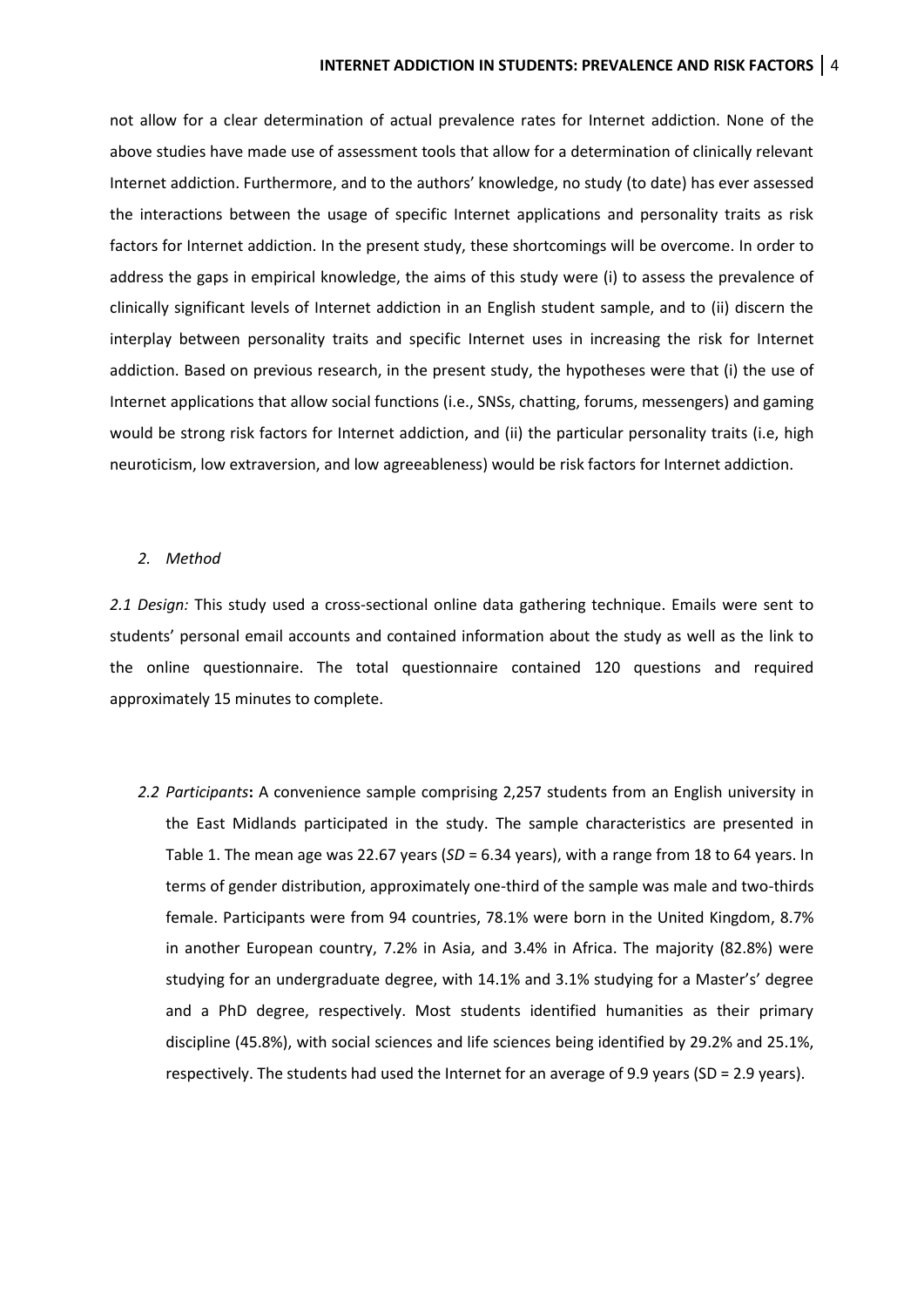| <b>Students</b><br>$(N = 2,257)$ | $\boldsymbol{N}$ | <b>Percent of</b><br>total | <b>Not</b><br>addicted<br>(n) | <b>Percent</b><br>of total | <b>Addicted</b><br>(n) | <b>Percent of</b><br>total | <b>Overall</b><br>$\chi^2$ | <b>Effect</b><br>size <sup>a</sup> |
|----------------------------------|------------------|----------------------------|-------------------------------|----------------------------|------------------------|----------------------------|----------------------------|------------------------------------|
| Age (years)                      |                  |                            |                               |                            |                        |                            |                            |                                    |
| Mean $(SD)$                      | 22.67(6.34)      |                            | 22.69(6.36)                   |                            | 22.26 (5.69)           |                            |                            |                                    |
| $18-21$ years                    | 1366             | 62.0                       | 1321                          | 59.9                       | 45                     | 2.0                        |                            |                                    |
| $22-25$ years                    | 473              | 21.5                       | 457                           | 20.7                       | 16                     | 0.7                        |                            |                                    |
| $26-30$ years                    | 168              | 5.3                        | 161                           | 7.3                        | 7                      | 0.3                        |                            |                                    |
| $31-40$ years                    | 116              | 5.3                        | 115                           | 5.2                        | $\mathbf{1}$           | $\mathbf{0}$               |                            |                                    |
| $41-65$ years                    | 82               | 3.7                        | 80                            | 3.6                        | $\overline{2}$         | 0.1                        | 2.78                       | $CV =$<br>.01                      |
| Sex                              |                  |                            |                               |                            |                        |                            |                            |                                    |
| Male                             | 794              | 35.6                       | 767                           | 34.4                       | 27                     | 1.2                        |                            |                                    |
| Female                           | 1438             | 64.6                       | 1396                          | 62.5                       | 42                     | 1.9                        | 0.39                       | $\eta = .01$                       |
| Relationship status              |                  |                            |                               |                            |                        |                            |                            |                                    |
| Yes                              | 307              | 13.8                       | 302                           | 13.6                       | 5                      | 0.2                        |                            |                                    |
| No                               | 1910             | 86.2                       | 1848                          | 83.4                       | 62                     | 2.8                        | 2.36                       | $\eta = .03$                       |
| Field of study                   |                  |                            |                               |                            |                        |                            |                            |                                    |
| Humanities                       | 972              | 45.8                       | 944                           | 44.5                       | 28                     | 1.3                        |                            |                                    |
| Social sciences                  | 619              | 29.2                       | 602                           | 28.4                       | 17                     | 0.8                        |                            |                                    |
| Natural sciences                 | 532              | 25.1                       | 514                           | 24.2                       | 18                     | 0.8                        | 0.45                       | $CV =$<br>.02                      |
| Level of study                   |                  |                            |                               |                            |                        |                            |                            |                                    |
| Bachelor's                       | 1555             | 82.8                       | 1505                          | 80.1                       | 50                     | 2.7                        |                            |                                    |
| Master's                         | 264              | 14.1                       | 255                           | 13.6                       | 9                      | 0.5                        |                            |                                    |
| Doctorate                        | 59               | 3.1                        | 59                            | 3.1                        | $\boldsymbol{0}$       | $\boldsymbol{0}$           | 2.00                       | $CV =$<br>.03                      |

Table 1: *Sociodemographics of Total Sample and Subsamples of Not Addicted and Addicted Students*

*Note1*. A respondent is classified as "addicted user" when he or she scored >13 on the AICA-S.

*Note2*. Due to missing values, the sum total of participants may not equal 2,257 for each variable analysed. <sup>a</sup>Effect size  $CV = Cramer's V$ 

*2.3 Materials (measurement instruments):* In addition to basic demographic information, the online survey comprised a number of different psychometric tools to assess Internet addiction and personality traits.

*2.3.1 Internet addiction:* In order to assess Internet addiction, the Assessment for Computer and Internet Addiction-Screener [\(AICA-S; Wölfling, Müller, & Beutel, 2010\)](#page-18-9) was used. The screener is a brief self-report instrument, based on the original Scale for the Assessment of Pathological Computer Gaming [\(Wölfling, Müller, & Beutel, 2011\)](#page-18-10). The AICA-S includes questions relating to key sociodemographic data as well as structural provisions, such as Internet access and the onset of Internet use. More specifically, it targets the frequency of specific Internet usage domains, such as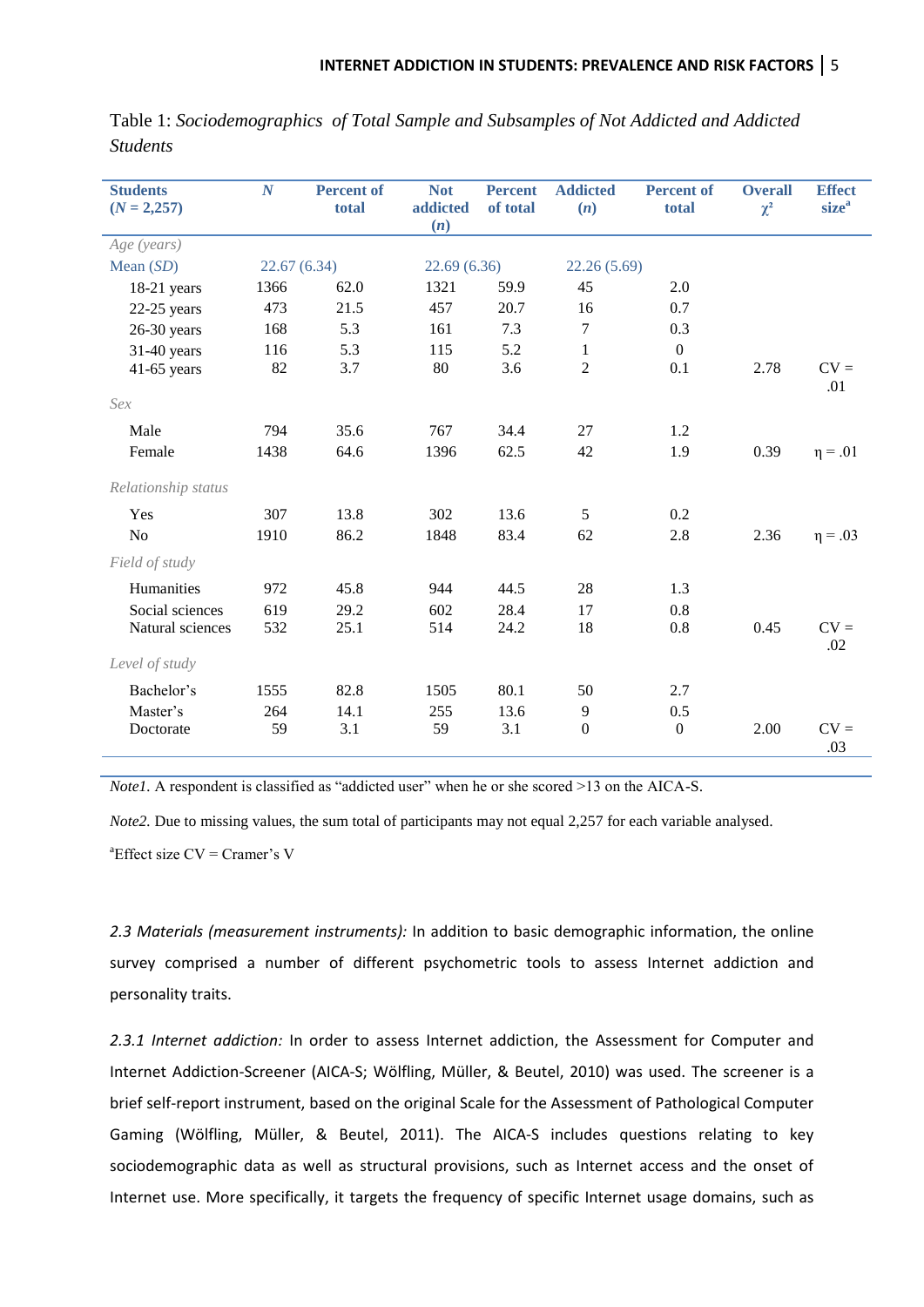online games, shopping, gambling, emails, chats/forums, social networking, messengers, and information research. Additionally, it enquires into associated negative consequences and the extent to which usage is pathological from a diagnostic point of view. Fourteen out of the total sixteen main questions are used in order to accumulate a clinical score, on the basis of which the participants' online usage behavior can be categorized in normal or addictive (from 13.5 points onwards) [\(Müller](#page-17-13)  [& Wölfling, 2011\)](#page-17-13).

The individual diagnostically relevant items derive from the diagnostic criteria of substance dependence as specified by the international classification manuals, the DSM-IV-TR (APA, 2000) and the ICD-10 (Dilling, Mombour, & Schmidt, 2000). These include craving, tolerance, withdrawal, loss of control, preoccupation and negative consequences concerning poorer health, family conflicts or deteriorating achievements [\(Wölfling, et al., 2010\)](#page-18-9). A recent literature review of empirical studies assessing online gaming addiction to date indicates that the applicability of substance dependence criteria for Internet addiction appears valid over and above other classification efforts [\(Kuss &](#page-16-15)  [Griffiths, 2012c\)](#page-16-15)**.** In addition to these addiction criteria, the AICA-S enquires into further scientifically relevant themes associated with Internet addiction, namely mood modification<sup>1</sup> (Item 11, which asks how frequently the participant is online in order to avoid negative feelings, such as boredom or sorrow), as well as quantitative and qualitative usage measures (such as Item 1 assessing mean online hours per day, compared to Item 3, which enquires into the frequency of Internet usage on the basis of the following answer options: every day, 2-3 times a week, once a week, once a month or less than once a month). In terms of its psychometric qualities, the AICA-S is reliable in its measure of Internet addiction and it is valid in terms of assessing Internet addiction exclusively and accurately [\(Wölfling, et al., 2010\)](#page-18-9).

*2.3.2 Personality measures:* Personality traits were assessed using the NEO Five-Factor Inventory [\(NEO-FFI; Costa & McCrae, 1992b\)](#page-15-6). It is a valid and reliable instrument for measuring basic personality traits that stem from a variety of personality frameworks and language uses related to personality as well as statistical factor analyses. The NEO-FFI is the 60-item self-report short version of the original NEO-Personality Inventory-Revised [\(NEO-PI-R; Costa & McCrae, 1992a\)](#page-15-7) and measures the big five personality traits. The first one, Neuroticism, is associated with anxiety, angry hostility, depression, self-consciousness, impulsiveness, and vulnerability. The second, Extraversion, is characterized by warmth, gregariousness, assertiveness, activity, excitement-seeking, and positive emotions. The third, Openness to Experience, includes fantasy, aesthetics, feelings, actions, ideas, and values. The fourth, Agreeableness, relates to trust, straightforwardness, altruism, compliance,

1

 $1$  The relationship between behavioral addictions generally and Internet addiction specifically and mood modification is confirmed in empirical studies conducted by Grüsser and Thalemann [\(2006\)](#page-16-16) as well as Holden [\(2001\)](#page-16-1).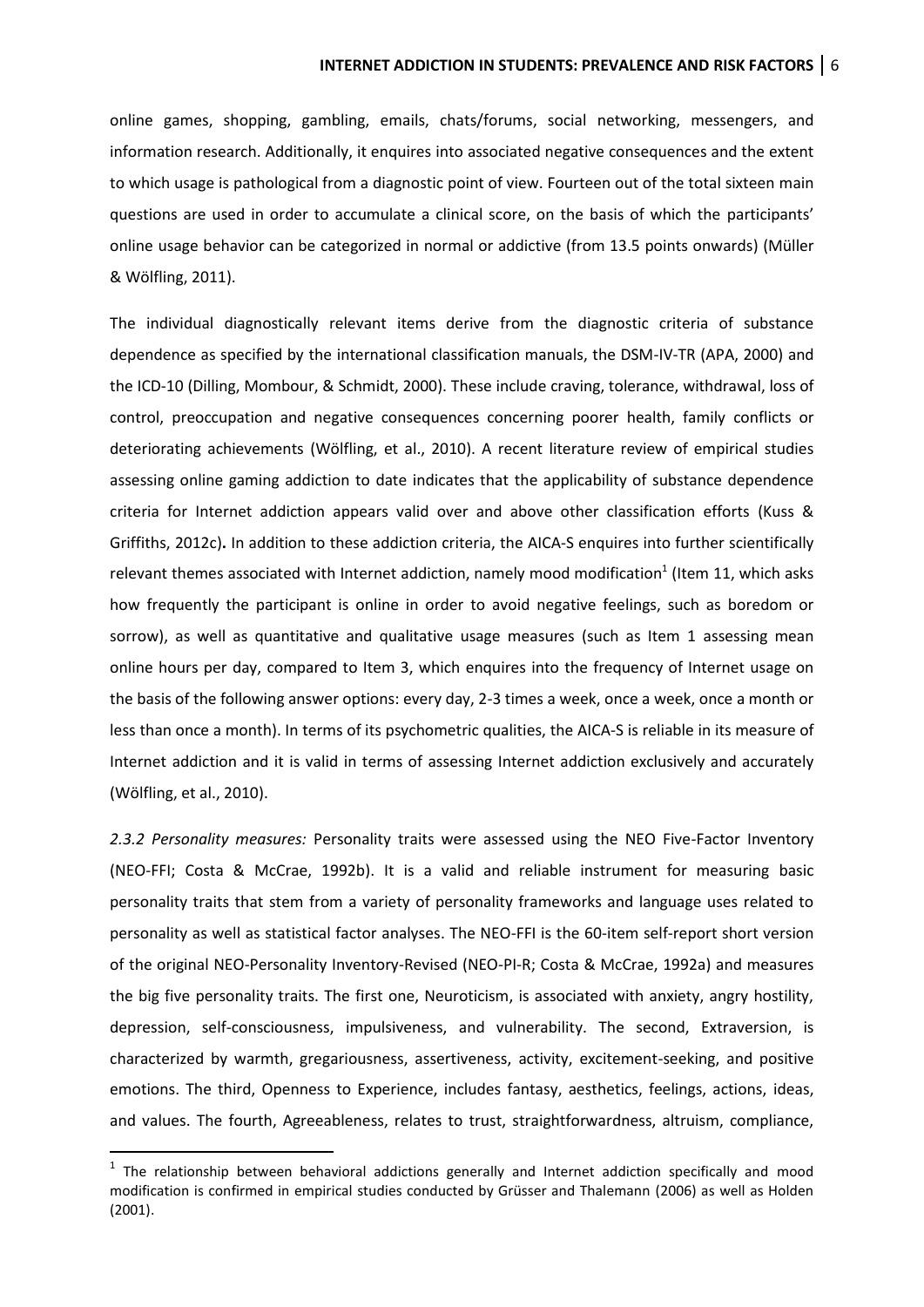modesty, and tendermindedness. Finally, the fifth, Conscientiousness, is distinguished by competence, order, dutifulness, achievement striving, self-discipline, and deliberation [\(Costa &](#page-15-6)  [McCrae, 1992b\)](#page-15-6).

#### *3. Results*

Results indicated that 3.2% of the students in the present sample were classified as being addicted to the Internet. Initially, students who were classed as addicted to the Internet and those who were not were compared regarding (i) their overall Internet use, (ii) the number of problems they experienced, and (iii) their AICA-S scores. This was done using independent samples t-tests assuming unequal variances due to the unequal group sizes. For the main analyses, the assumptions of linearity, independence of errors, and multicollinearity of the relevant variables were checked. For all analyses, weighted data were used in order to balance out the unequal gender distribution, and predictors were centered at their mean to evade multicollinearity problems of the interaction terms [\(Aiken & West, 1991\)](#page-15-8). Following the inspection of data regarding the assumptions that yielded a satisfactory results, a logistic regression analysis was performed with Internet addiction status as binary outcome variable (i.e., the dependent variable was addicted versus not addicted) and the main effects of all application uses and all personality traits as predictors. In addition to this, gender was added. Male gender has been repeatedly claimed to be a risk factor for Internet addiction [\(Leung](#page-17-1)  [& Lee, 2012;](#page-17-1) [Tsai, et al., 2009\)](#page-18-2). Due to the absence of significant gender differences in the sample, gender was excluded from any further analyses. This also allowed for the development of a more parsimonious model. The significant predictors as well as all interactions between the significant personality traits and the significant Internet application uses were included in another logistic regression analysis. The final model includes all significant interactions as well as the relevant main effects predictive of Internet addiction. In order to discern the simple effects, linear regression analyses were performed.

As presented in Table 2, the addicted students used the Internet significantly longer than the nonaddicted students for leisure purposes on weekdays (*t*(53.76) = -2.10, *p* < .05), and weekend days  $(t(55.11) = -7.28, p < .01)$ . All of the addicted students used the Internet every day, compared to 91.7% of the non-addicted students. Moreover, the addicted students experienced significantly more problems due to their Internet use compared to the non-addicted students (*t*(62.68) = -12.41, *p* < .01). Finally, the addicted students scored significantly higher on the AICA-S than the non-addicted students (*t*(77.57) = -44.19, *p* < .01).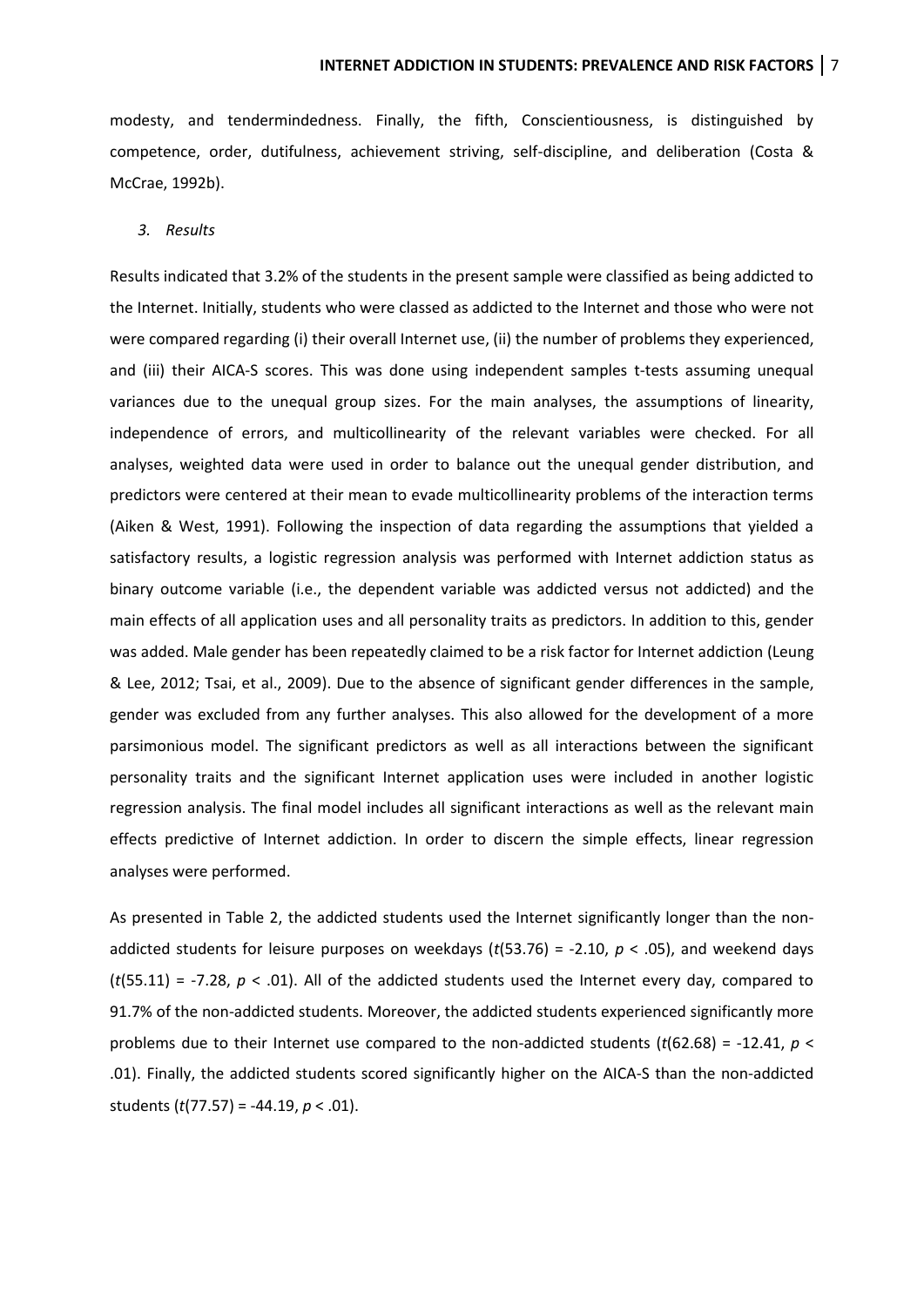|                    | Addicted<br>$(n = 71)$ | Not addicted<br>$(n = 2,160)$ |                   |
|--------------------|------------------------|-------------------------------|-------------------|
|                    | M(SD)                  | M(SD)                         | t(df)             |
| Internet use       |                        |                               |                   |
| Hours/weekdays     | 7.79 (9.52)            | 5.05(5.55)                    | $2.10*(53.76)$    |
| Hours/weekend days | 8.47(4.05)             | 4.39(3.56)                    | $7.28**$ (55.11)  |
| Addiction          |                        |                               |                   |
| AICA-S score       | 15.66 (2.02)           | 4.71(2.66)                    | 44.19 * (77.57)   |
| Number of problems | 3.61(1.54)             | 1.12(1.36)                    | $12.41**$ (62.68) |

Table 2: *Internet Use and Internet Addiction in Addicted and Not Addicted Students*

\*\*  $p < .01; * p < .05$ .

Table 3: *Logistic Regression of Personality and Internet Application Use on Internet Addiction*

|                                  |                         | 95% CI for Exp(B) |              |              |
|----------------------------------|-------------------------|-------------------|--------------|--------------|
|                                  | B (SE)                  | Lower             | Exp(B)       | Upper        |
| Constant                         | $-4.35(0.23)$           |                   |              |              |
| Shopping*Neuroticism -.60* (.26) |                         | .33               | .55          | .91          |
| Games*Openness                   | $.50*(.24)$             | 1.01              | 1.64         | 2.64         |
| Chats/forums                     | $.47**(.13)$            | 1.24              | 1.60         | 2.08         |
| Shopping                         | $.86***(.24)$           | 1.48              | 2.35         | 3.74         |
| Messengers                       | $.42**(.14)$            | 1.15              | 1.52         | 2.00         |
| SNSs<br>Games                    | $.59*(.25)$<br>.18(.14) | $1.11\,$<br>.91   | 1.81<br>1.20 | 2.95<br>1.56 |
| Neuroticism                      | $1.20**$ (.21)          | 2.10              | 3.33         | 5.05         |
| Agreeableness                    | $-.61*$ (.26)           | .33               | .54          | .91          |
| Openness                         | .41(.26)                | 1.50              | 1.03         | 2.52         |
|                                  |                         |                   |              |              |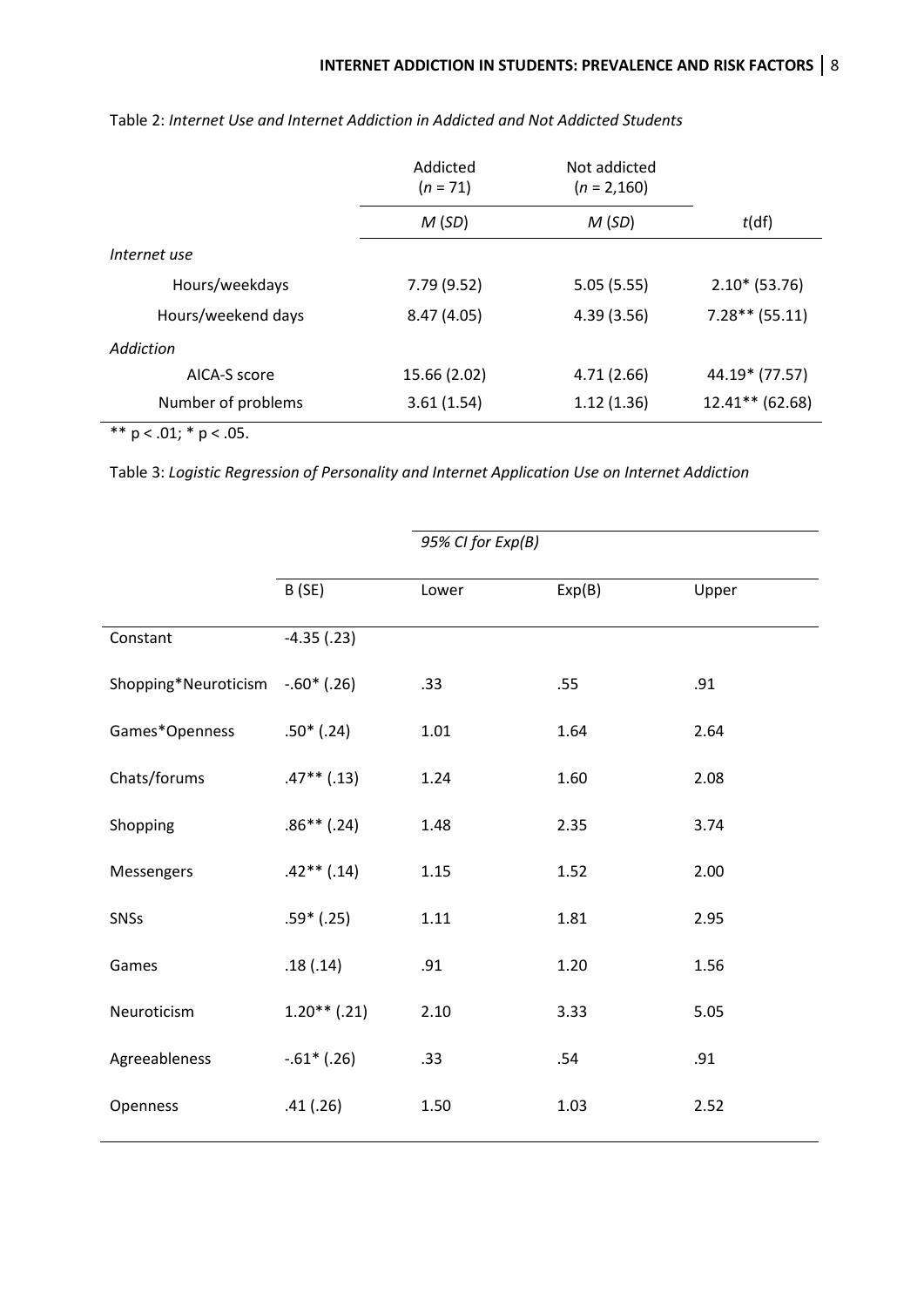The baseline model including no predictors was significant ( $b$  = -3.340, Wald X<sup>2</sup> (1) = 761.17,  $p$  < .01), indicating that the chance for being addicted to the Internet by the overall study population was .03. In comparison, the final model as presented in Table 3 predicted Internet addiction status significantly (X<sup>2</sup>(10) = 115.53,  $p < .01$ ) and explained 21.5% of the variance in scores (Nagelkerke's  $R^2$ = .215). In terms of personality traits, neuroticism was the strongest predictor of Internet addiction (*b* = 1.20, Wald  $X^2$  (1) = 31.81,  $p < .01$ ). Moreover, every unit increase in neuroticism increased the odds to be addicted to the Internet by 233%. Students addicted to the Internet scored significantly higher on the NEO subscale of neuroticism (*M* = 3.44, *SD* = 0.69) than non-addicted students (*M* = 2.90, *SD* = 0.70, Χ 2 = 170.91, *p* < .01).

The second personality trait predictive of Internet addiction was agreeableness ( $b$  = -.61, Wald X<sup>2</sup> (1) = 5.47, *p* < .05). Every unit increase in the agreeableness score decreased the odds of being addicted to the Internet by 46%. Students addicted to the Internet scored significantly lower on the NEO subscale of agreeableness ( $M = 3.31$ ,  $SD = 0.58$ ) than non-addicted students ( $M = 3.55$ ,  $SD = 0.49$ ,  $X^2 =$ 130.10,  $p < .01$ ). In addition to this, students addicted to the Internet scored significantly higher on the NEO subscale of openness ( $M = 3.47$ ,  $SD = 0.49$ ) than non-addicted students ( $M = 3.33$ ,  $SD = 0.50$ ,  $X^2$  = 120.59,  $p < .01$ ).

Regarding Internet application use, online shopping appeared as the strongest predictor of Internet addiction ( $b = .86$ , Wald  $X^2$  (1) = 13.06,  $p < .01$ ). Every unit increase in online shopping increased the odds of being addicted to the Internet by 135%. Addicted students scored significantly higher on online shopping (*M* = 2.16, *SD* = 0.74) than not addicted students (*M* = 1.87, *SD* = 0.72,  $X^2$  = 11.84, *p* < .01). Furthermore, all social applications significantly increased the odds of being addicted to using the Internet. The use of social networking sites increased the odds by 81% ( $b$  = .59, Wald X<sup>2</sup> (1) = 5.62,  $p < .05$ ), chat rooms and forums increased the odds by 60% ( $b = .47$ , Wald X<sup>2</sup> (1) = 12.66,  $p <$ .01), and using instant messengers increased the odds by 52% ( $b = .42$ , Wald X<sup>2</sup> (1) = 8.82,  $p < .01$ ). Compared to non-addicted students, addicted students scored significantly higher on their use of social networking sites (*M* = 2.78, *SD* = 0.57, vs. *M* = 2.53, *SD* = 0.80, Χ 2 = 10.36, *p* < .05), online chat rooms and forums ( $M = 1.40$ ,  $SD = 1.12$ , vs.  $M = 0.80$ ,  $SD = 0.87$ ,  $X^2 = 48.71$ ,  $p < .01$ ), and online instant messengers (*M* = 2.06, *SD* = 0.99, vs. *M* = 1.51, *SD* = 0.97,  $X^2$  = 40.40, *p* < .01).

In addition to the significant main effects, two interactions appeared as important predictors of Internet addiction. Firstly, the interaction between openness to experience and online gaming increased the odds of being addicted to the Internet by 64% ( $b$  = .50, Wald  $X^2$  (1) = 4.20,  $p$  < .05). On closer inspection of the simple effects (see Figure 1), it appeared that in the addicted group, openness to experience significantly predicted the extent of online gaming ( $b = .55$ ;  $F(1) = 4.43$ ,  $p <$ .05;  $R^2$  = .06). No such effect was discerned in the non-addicted group ( $b$  = .03;  $F(1)$  = .74, *ns*).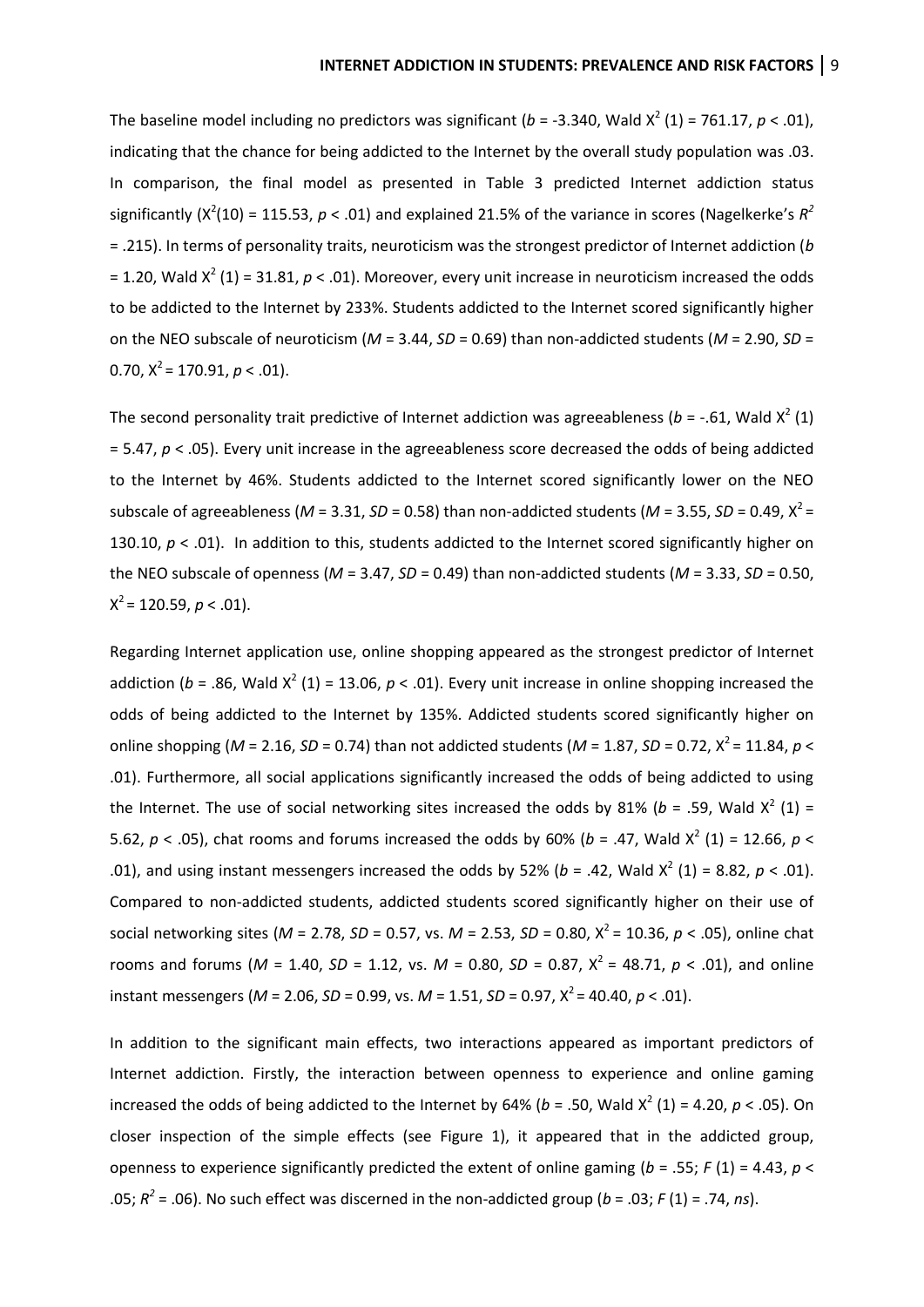

Figure 1: *Interaction Effect of Gaming Frequency and Openness on Internet Addiction*

Secondly, the interaction between neuroticism and online shopping decreased the odds of being addicted to the Internet by 45% ( $b = -.60$ , Wald  $X^2$  (1) = 5.50,  $p < .05$ ). On closer inspection of the simple effects (see Figure 2), it appeared that in the addicted group, neuroticism significantly predicted the extent of online shopping ( $b = -.30$ ;  $F(1) = 5.70$ ,  $p < .05$ ;  $R^2 = .08$ ). No such effect was discerned in the non-addicted group ( $b = .03$ ;  $F(1) = 1.38$ ,  $ns$ ).



Figure 2: *Interaction Effect of Online Shopping Frequency and Neuroticism on Internet Addiction*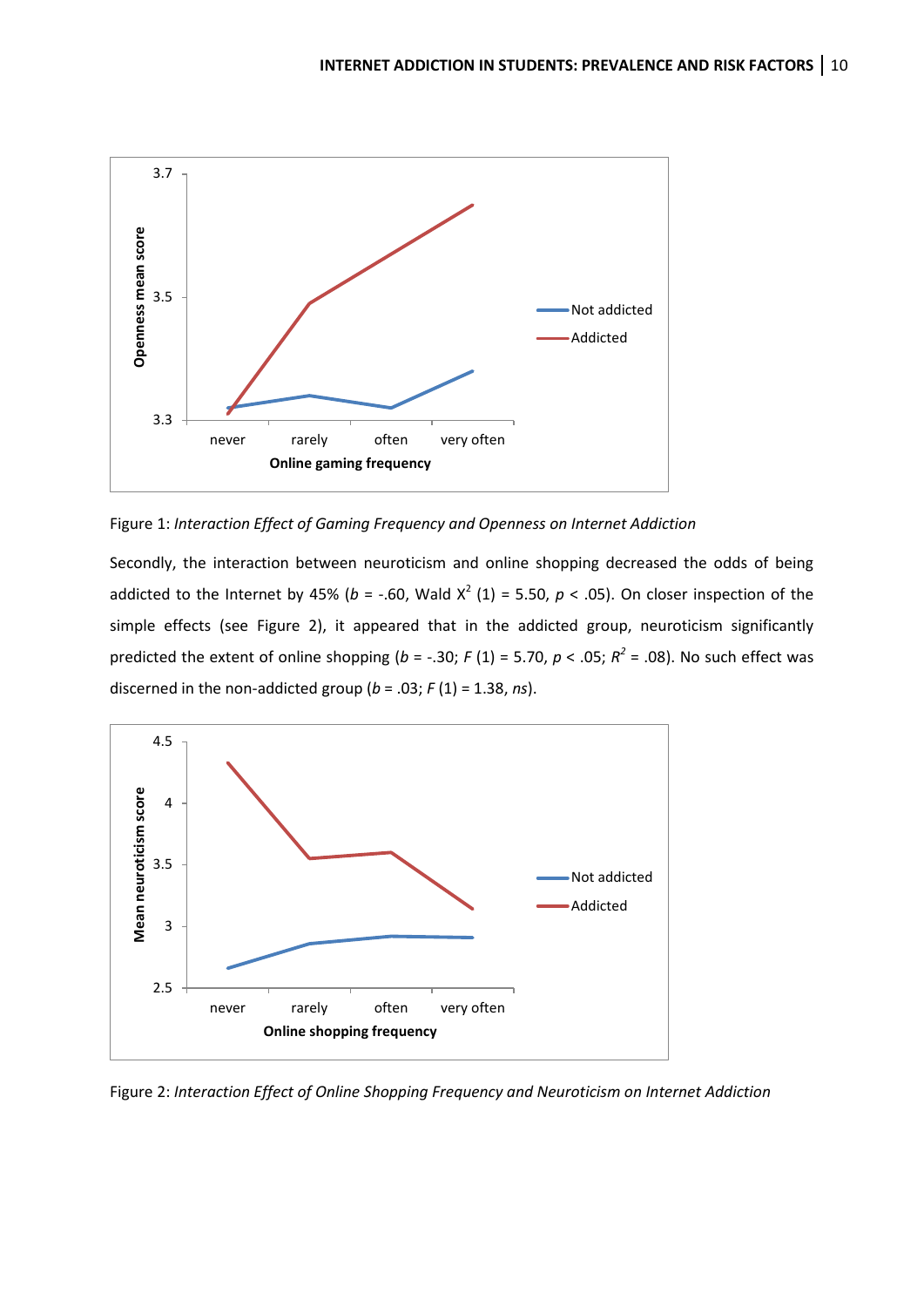#### *4. Discussion*

In this study, the risk for Internet addiction was assessed on the basis of the interactions between personality traits and the use of specific Internet applications with an assessment tool that allowed for a determination of clinically relevant Internet addiction. To the authors' knowledge no previous studies have done this. Based on the clinical self-report tool utilized, it was found that a total of 3.2% of the students in the present sample were classified as being addicted to the Internet. The prevalence in this student sample appears to be situated on the rather conservative end of Internet addiction estimates in students from a variety of countries that range from 0.8% [\(Poli & Agrimi, 2012\)](#page-17-9) to 18.3% [\(Niemz, et al., 2005\)](#page-17-12). The very high estimate of nearly 20% in Niemz et al.'s study is the only prevalence estimate available for English students so far. Rather than assessing established and validated addiction criteria as based on the diagnostic manuals, it merely inquired into problems due to extensive use. In contrast, the AICA-S assesses Internet addiction as based on actual diagnostic criteria and is used in daily clinical practice, making it the only diagnostic tool of its kind utilized to date. Consequently, rather than limiting the pathological classification to the presence of individual impairments, the AICA-S can be seen as initial indicator for real and potentially clinically relevant maladaptive behaviors. Therefore, the rather conservative prevalence of 3.2% found here appears reasonable and substantiated.

Regarding the hypotheses, it was found that the use of all social applications significantly increased the risk for being addicted to the Internet, which is in line with the hypotheses concerning the use of specific online applications. Some previous research has indicated that communication pleasure is the strongest predictor of Internet addiction [\(Chou & Hsiao, 2000\)](#page-15-9), which is supportive of the present conjecture indicating that extensive use of social online applications is a risk factor for Internet addiction. Of all the online applications examined in this study, it was the use of SNSs that most increased the risk of being addicted to the Internet (i.e., 81% increased chance). In light of the empirical evidence base, this finding appears corroborated. To date, the literature base investigating SNS addiction is reasonably scarce. However, it suggests that SNSs are mostly used for the maintenance of established offline networks that are important for academic and professional opportunities, and thus might explain why some individuals become addicted to using them [\(Kuss &](#page-16-8)  [Griffiths, 2011\)](#page-16-8). The most prominent SNS with more than 900 million users worldwide, *Facebook,* was in fact specifically developed as a virtual community for students [\(Carlson, 2010\)](#page-15-10), and therefore it may not be surprising that it is students who use it excessively and in a potentially addictive manner. Interestingly, recent research indicates that females may appear to be a particular population at risk [\(Andreassen, Torsheim, Brunborg, & Pallesen, 2012\)](#page-15-11), which indicates that further research into this aspect is required.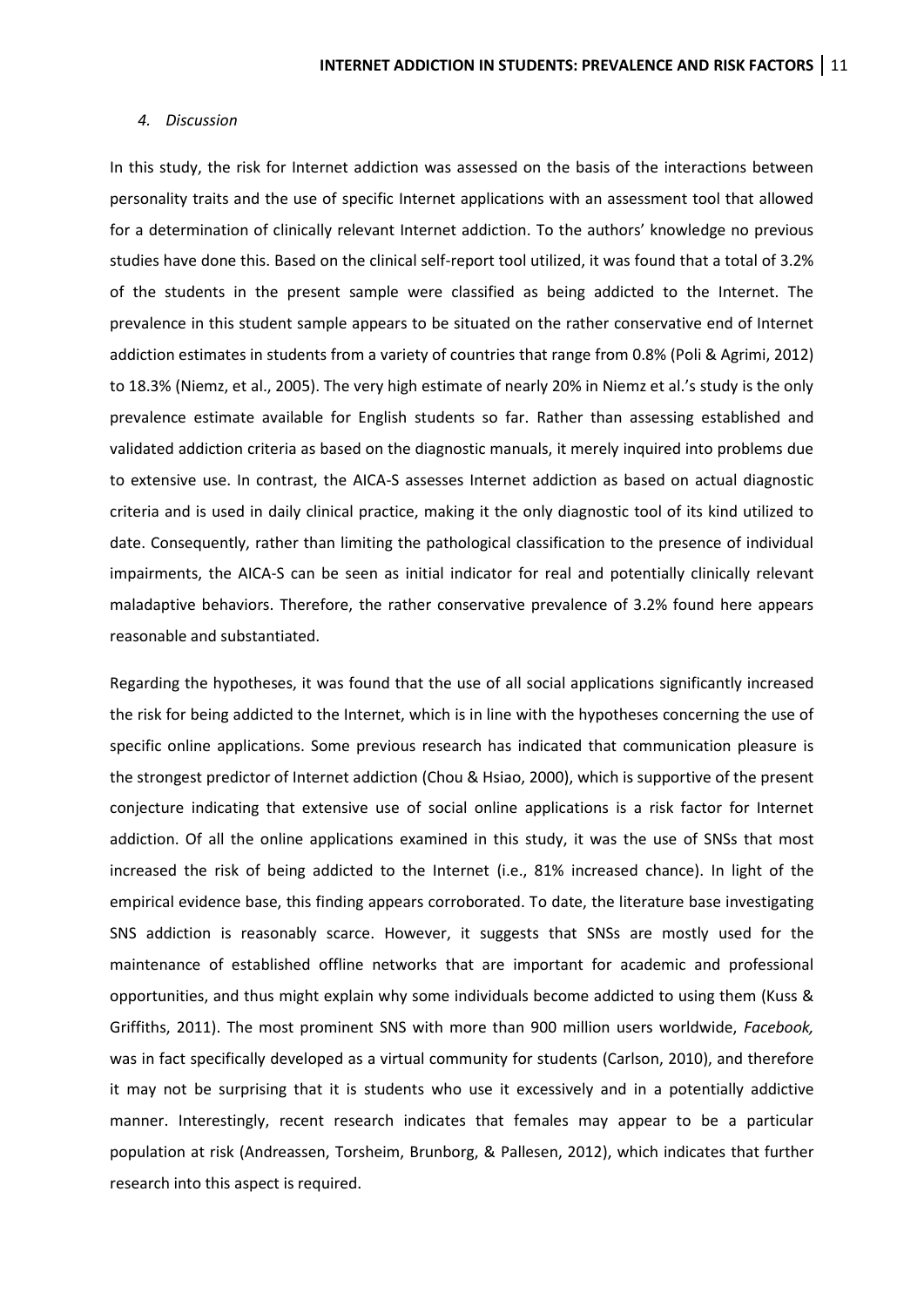The next Internet application that significantly increased the risks of being addicted to the Internet was online chat/forums (i.e., increased chance by 60%). Unlike SNSs and instant messengers, chat rooms and forums are commonly used to interact with strangers and/or virtual acquaintances rather than real life friends [\(Wellman & Gulia, 1999\)](#page-18-11). In a previous study [\(Whitty, 2002\)](#page-18-12), it was found that people tend to use chat rooms for emotional support and this may indicate that when there is no emotional support available in the real life setting, a person is more likely to turn to the Internet for this purpose. Students who have just left their familiar home surroundings, study in different cities and/or countries may feel more alienated and start using chat functions of the Internet to excess. This explanation is supported by other research [\(Simkova & Cincera, 2004\)](#page-17-14), indicating that students who use online chat functions are more likely to be addicted to the Internet relative to other students.

Online forums, on the other hand, can be used for a variety of purposes, such as being a platform for knowledge collection as well as discussion [\(Cheng, Liu, & Shieh, 2012\)](#page-15-12). Furthermore, similar to online chat rooms, online forums may serve the function of giving and receiving support [\(Morrow, 2006\)](#page-17-15) in a variety of domains, such as occupational problems [\(Deryakulu & Olkun, 2007\)](#page-15-13), and providing professional advice to those struggling with their physical and/or mental health [\(Smithson et al.,](#page-17-16)  [2011;](#page-17-16) [Welz et al., 2011\)](#page-18-13). As with online chat rooms, online forums may be a substitute for real life contacts, and engagement with them could lead to excess, as suggested by the results of this study. However, it needs to be noted that in this study, the online usage of chat rooms and forums was assessed together. Unlike forums, chat rooms are a synchronous mode of communication, and therefore require direct interaction in real time. Alternatively, the asynchronicity of forums may potentially have a different effect on the risk of developing Internet addiction. Therefore, merging the use of chat rooms and forums may have decreased the specificity of measure because it is unclear to what extent the usage of each of these Internet applications was specifically a risk factor for Internet addiction.

The final social Internet application to increase the risk for being addicted to the Internet was online instant messaging (i.e., increased chance by 51%). Previous research has found that the reasons for increased use of instant messengers (e.g., ICQ, MSN) in young populations are media richness and presentational control [\(Sheer, 2010\)](#page-17-17). Moreover, previous research suggests that in addition to being emotionally open online, heavy use of the messenger ICQ predicts problematic Internet use over and above the use of any other online (social) Internet application [\(Leung, 2004\)](#page-17-0). Synchronous communication tools such as ICQ may be used in order to modify mood and to escape real lives and real life problems, and could therefore result in the development of problematic behaviors [\(Wellman, 1996\)](#page-18-14), that are in turn exacerbated through a simultaneous retreat from real life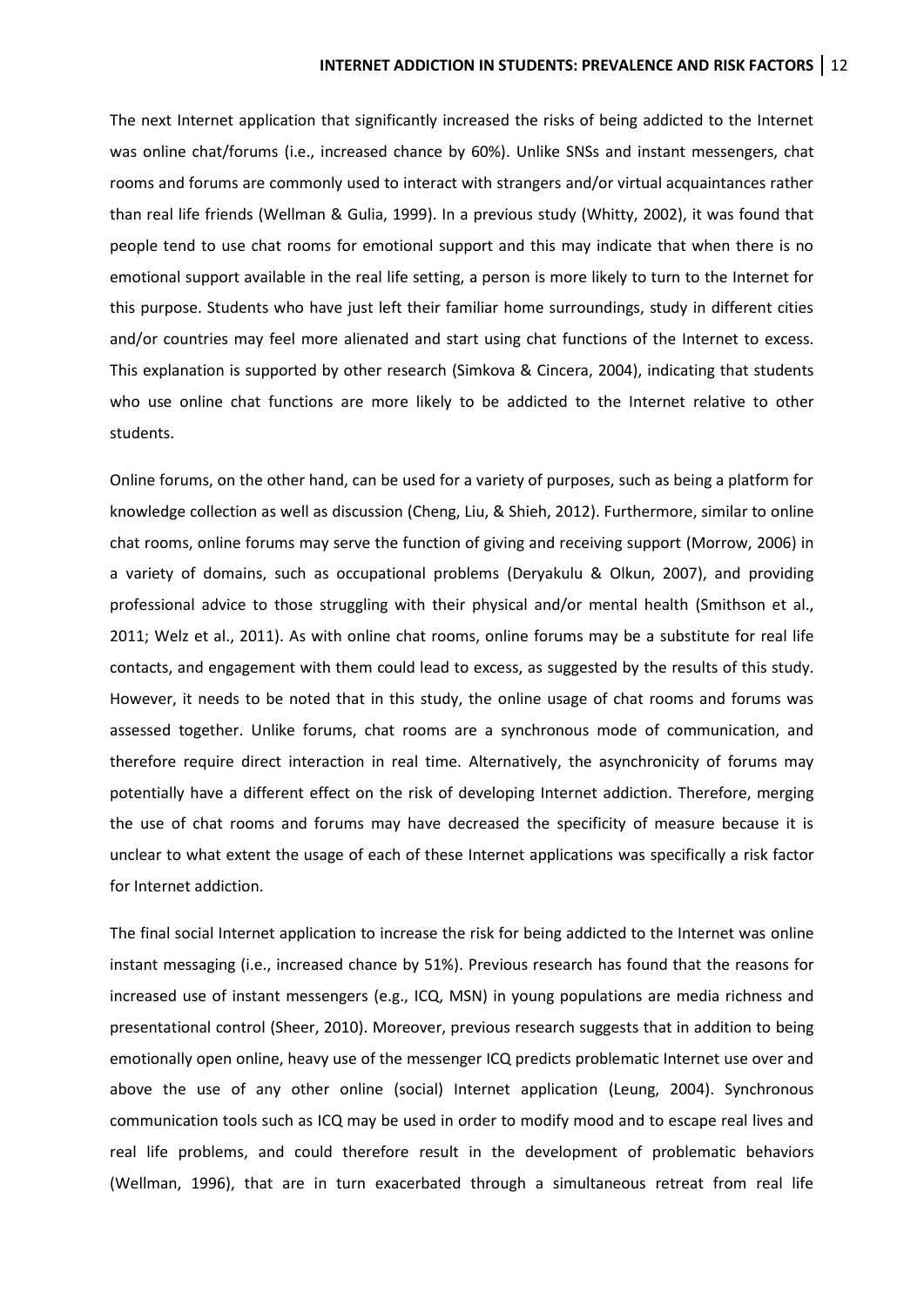relationships [\(Leung, 2004\)](#page-17-0). This may therefore result in a vicious cycle in such a way that real life problems lead to escape via Internet usage, which in turn increases those problems, so that the students find even more reason to continuously engage in online activities.

This study also demonstrated that engaging in online gaming increased the risks of being addicted to the Internet when paired with higher openness to experience. Students who played online games frequently and whose scores on the NEO-FFI subscale for openness were elevated at the same time, had a 64% increased risk of being addicted to the Internet. This is an original finding that has yet to be replicated. Increased novelty seeking that is linked to openness to experience has been associated with Internet addiction [\(Ko et al., 2010\)](#page-16-17). Moreover, it appears from research into substance dependence that openness to experience is associated with marijuana use, which differentiates the latter from any other drug users [\(Terracciano, Löckenhoff, Crum, Bienvenu, & Costa, 2008\)](#page-17-18). The associations between marijuana addicts and Internet gaming addicts with regards to higher openness to experience require further examination in the future.

For the first time in any empirical study, online shopping was found to be a significant risk factor for Internet addiction in a university student population. Frequent engagement in this activity significantly increased the odds for being addicted to the Internet by 81%. Students shop online because of convenience, price, and larger selection of products [\(Delafrooz, Paim, & Khatibi, 2010\)](#page-15-14), customer service [\(Ahuja, Gupta, & Raman, 2003\)](#page-15-15), anonymity and pleasure [\(Kukar-Kinney, Ridgway, &](#page-16-18)  [Monroe, 2009\)](#page-16-18). Anonymity and pleasure have been found to have strong correlations with compulsive buying, indicating that the absence of social interaction and the possibility to buy unobserved may facilitate compulsive shopping behaviors online [\(Kukar-Kinney, et al., 2009\)](#page-16-18). In light of students who spend large amounts of their time online for the purpose of research, coursework, and socializing, online procrastination may potentially lead to shopping excess. On the one hand, they may devote large amounts of time to researching the best deal, which, on the other hand, will reward them with a pleasurable experience that is just one click away.

Counter-intuitively, this study found that Internet addicts who shopped online frequently had decreased neuroticism scores. High neuroticism has been repeatedly linked with Internet addiction [\(Dong, et al., 2012;](#page-15-1) [Tsai, et al., 2009\)](#page-18-2), and was found to increase the odds of being addicted to the Internet by 233% (making it the strongest predictor in the present study). Due to the increased odds for Internet addiction as a consequence of both frequent shopping and high neuroticism, it would be expected that an interaction of the two would have a similar effect on increasing the risk. However, the interaction between online shopping and neuroticism decreased the odds for being addicted to the Internet by 45%. From a hedonistic viewpoint, this finding could be explained by the speculation that in order to make themselves feel better, neurotics shop online frequently, which in turn reduces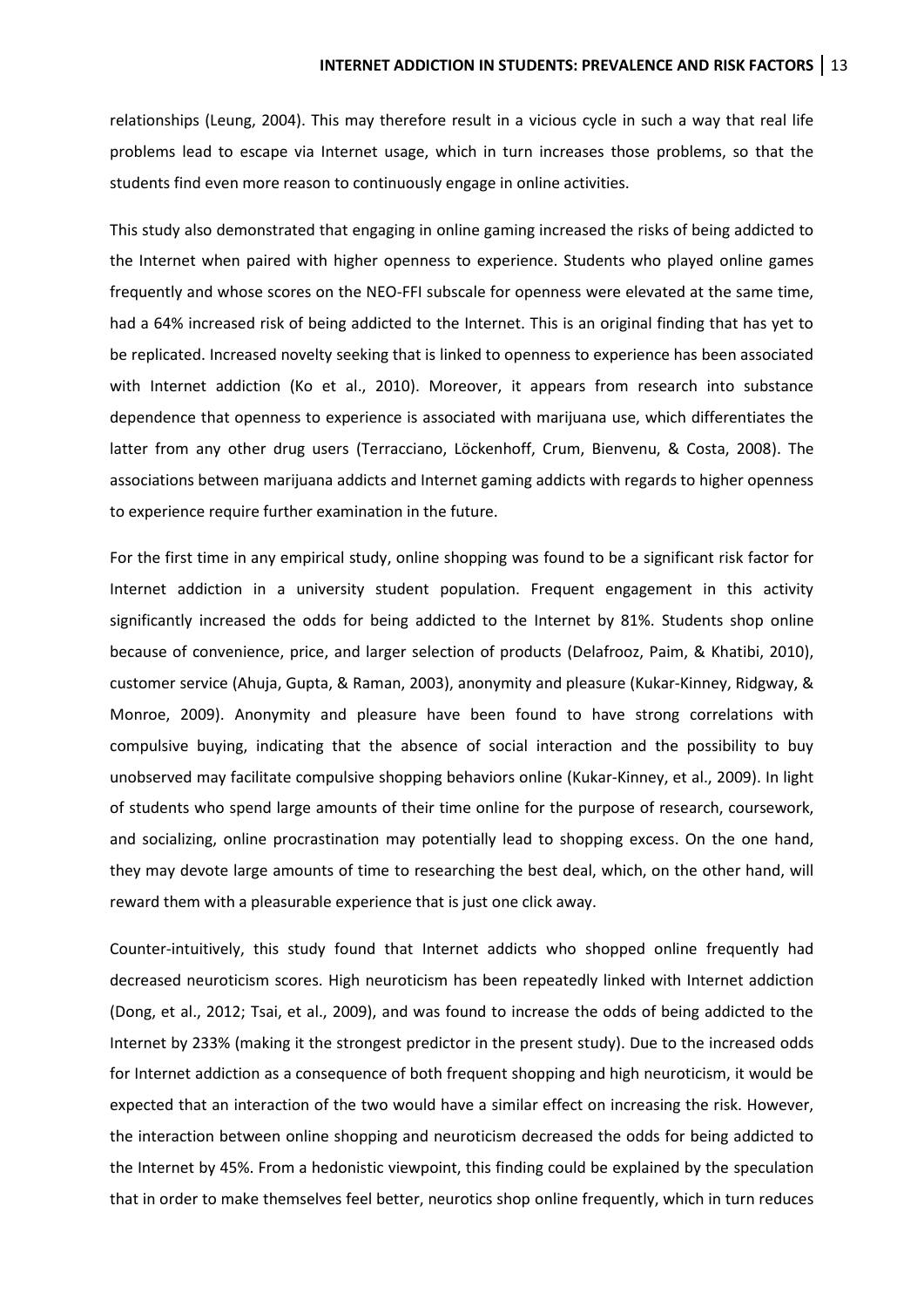their perceptions of depression and anxiety, which are commonly associated with neuroticism. Just as neurotics are found to use drugs such as nicotine for the purpose of self-medication [\(McClernon,](#page-17-19)  [Hiott, Westman, Rose, & Levin, 2006\)](#page-17-19), students' use of online shopping in this study may fulfill a similar purpose. This finding is unprecedented and adds to our knowledge about the associations between both problematic and specific uses of the Internet and personality.

Low agreeableness increased the risk of Internet addiction by 46%. Low agreeableness corresponds to what Zuckerman identified as *aggression-hostility* [\(Zuckerman, 2002\)](#page-18-15). In a previous study, aggressive behaviors were linked to Internet addiction in adolescents after controlling for watching violence on television [\(Ko, Yen, Liu, Huang, & Yen, 2009\)](#page-16-19). The authors explained this relationship by arguing that online anonymity may lead to a decrease of personal responsibility and deindividuation [\(Zimbardo, 1969\)](#page-18-16). Online disinhibition [\(Joinson, 1998\)](#page-16-20) as demonstrated in flaming and other aggressive behaviors on the Internet may therefore be transferred into real life [\(Ko, et al., 2009\)](#page-16-19), and may have significant negative consequences both for the addicted individual as well as their interpersonal relations both online and offline.

Unlike the predicted hypothesis, the scores on the extraversion subscale of the NEO-FFI did not have an influence on the risk of being addicted to the Internet. This could be explained by previous findings indicating that both extraversion as well as introversion may play a role in the extent of Internet use [\(Ross et al., 2009;](#page-17-20) [Zywica & Danowski, 2008\)](#page-18-17). People with large offline social networks, who are more extroverted, and who have higher self-esteem, use online networks for social enhancement, supporting the principle of 'the rich get richer'. On the other hand, people with only a limited number of real life contacts compensate for their introversion, low self-esteem, and low lifesatisfaction by using SNSs for online popularity, thus supporting the social compensation hypothesis of 'the poor get richer' [\(Barker, 2009;](#page-15-16) [Ellison, Steinfield, & Lampe, 2007;](#page-15-17) [Mehdizadeh, 2010\)](#page-17-21). Therefore, high introversion and high extraversion scores, respectively, might have cancelled out each other's effects on Internet addiction in the present study.

Overall, the included variables explained 21.5% in the variance of addiction. Compared to prior studies, this percentage is relatively low. For instance, Hsu, Wen, and Wu [\(2009\)](#page-16-21) conducted a study on addiction and found five experience factors, curiosity, role playing, belonging, obligation, and reward predict addiction. In their study, the five factors predicted 65.1% of the variance in addiction. The relatively low R square value in this study may indicate there are still some other risk factors that require further study in order to explain Internet addiction. In addition, the present study examined the risk of addiction using a clinically verified cut-off point, whereas Hsu et al. (2009) looked at the extent of addiction from a dimensional point of view that may have contributed to dissimilar explained variances.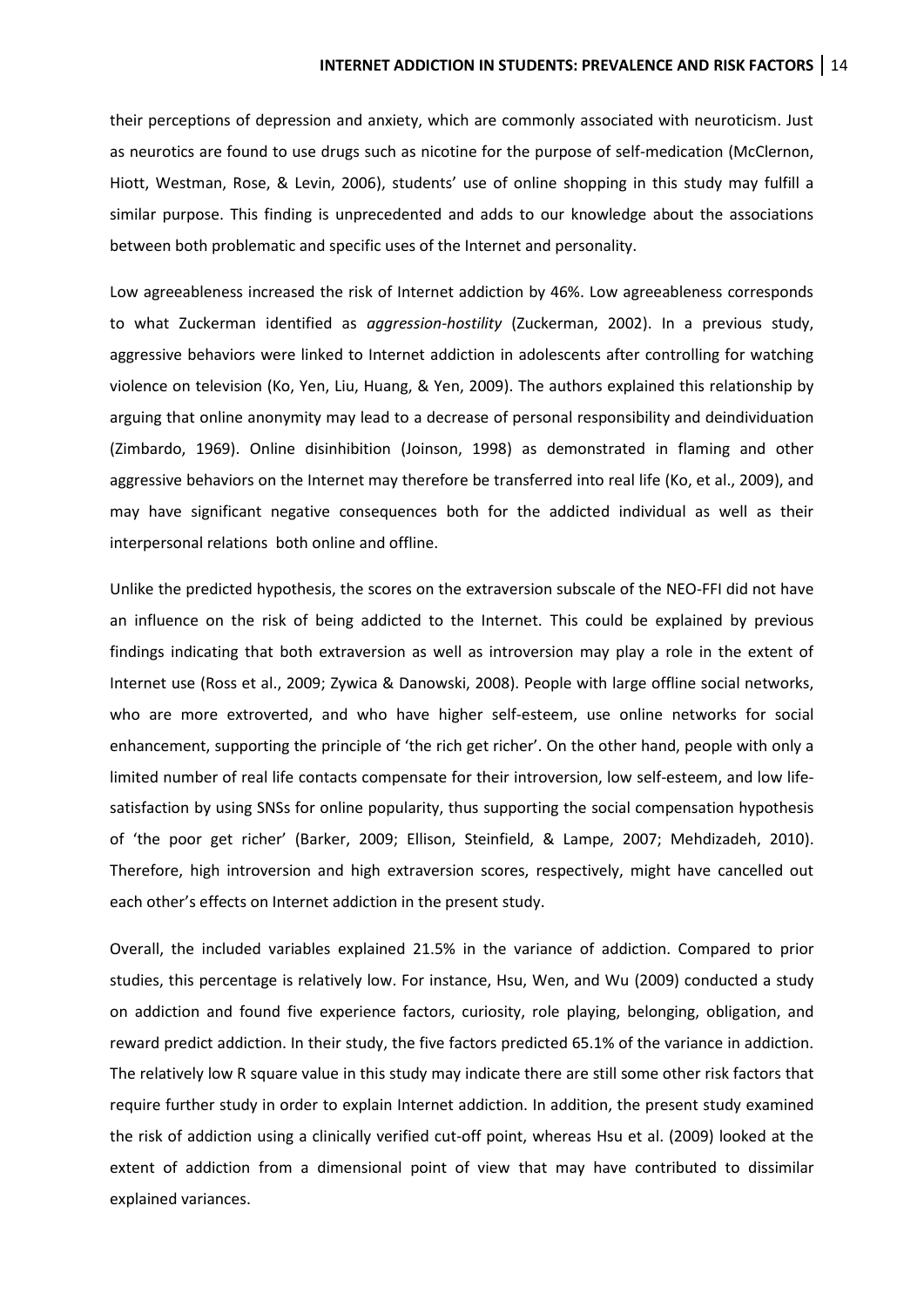*4.1 Limitations:* The present study is not without its limitations. Firstly, other Internet applications that have not been assessed here (i.e., the use of YouTube, online video streaming, online support groups, etc.) may also impact upon Internet addiction. These online applications and their relationship with excessive and/or addictive use need to be evaluated in the future. Secondly, the AICA-S does not specifically address a time criterion in determining Internet addiction status. Therefore, researchers are encouraged to replicate the findings by examining the occurrence of the specified addiction symptoms within the period of the last twelve months, as utilized for substance dependence [\(American Psychiatric Association, 2000\)](#page-15-18). In addition to this, it needs to be noted that a self-report tool in and of itself can never be the sole criterion upon which to base an actual mental health diagnosis. It can merely be an indicator of potentially addictive behaviors. Therefore, it is recommended that ideally, self-reports should be supplemented with that of significant others' reports and/or a professional assessment via a structured clinical interview [\(Beard, 2005\)](#page-15-19). Thirdly, a convenience sample was used which limits the generalizability of findings beyond English university populations. Bearing this in mind, cross-cultural comparisons using the same measurement instruments are warranted. Fourthly, as gender did not significantly increase the risk of being addicted to the Internet, it was excluded from further analyses in line with our aim to arrive at a parsimonious model. This does not preclude the possibility that gender interacts with one or more of the other predictors in increasing Internet addiction risk. Therefore, care should be taken in future studies that focus on gender to investigate these relationships further.

*4.2 Implications and conclusions:* Overall, the present study integrated previous findings concerning the influence of both, specific personality traits, as well as the usage of particular Internet applications, into a coherent framework, drawing on previous literature. In addition to this, for the first time, it showed the interaction of the assessed variables in increasing the risk factors for being addicted to the Internet. Findings from this research have implications for university and government bodies who may put regulatory mechanisms in place that limit the usage of potentially addictive Internet applications particularly for those students whose personality puts them at risk for developing Internet addiction. In terms of prevention, children and adolescents with specific risk factors may be targeted via their schools to educate them about the potential risks the problematic engagement with specific online applications can bring about. Furthermore, clinicians will benefit from this piece of research as findings of the present results may aid them in developing targeted treatment approaches that benefit high-risk individuals by tailoring therapy according to their individual needs. Finally, this research informs future studies that may specifically (i) replicate the original findings (i.e., the specific interaction effects) (ii) in other populations, and potentially (iii) supplement the self-reports with additional diagnostic tools, such as professional interviews, and (iv) assess the extent to which gender mediates the detected findings. In sum, the present research adds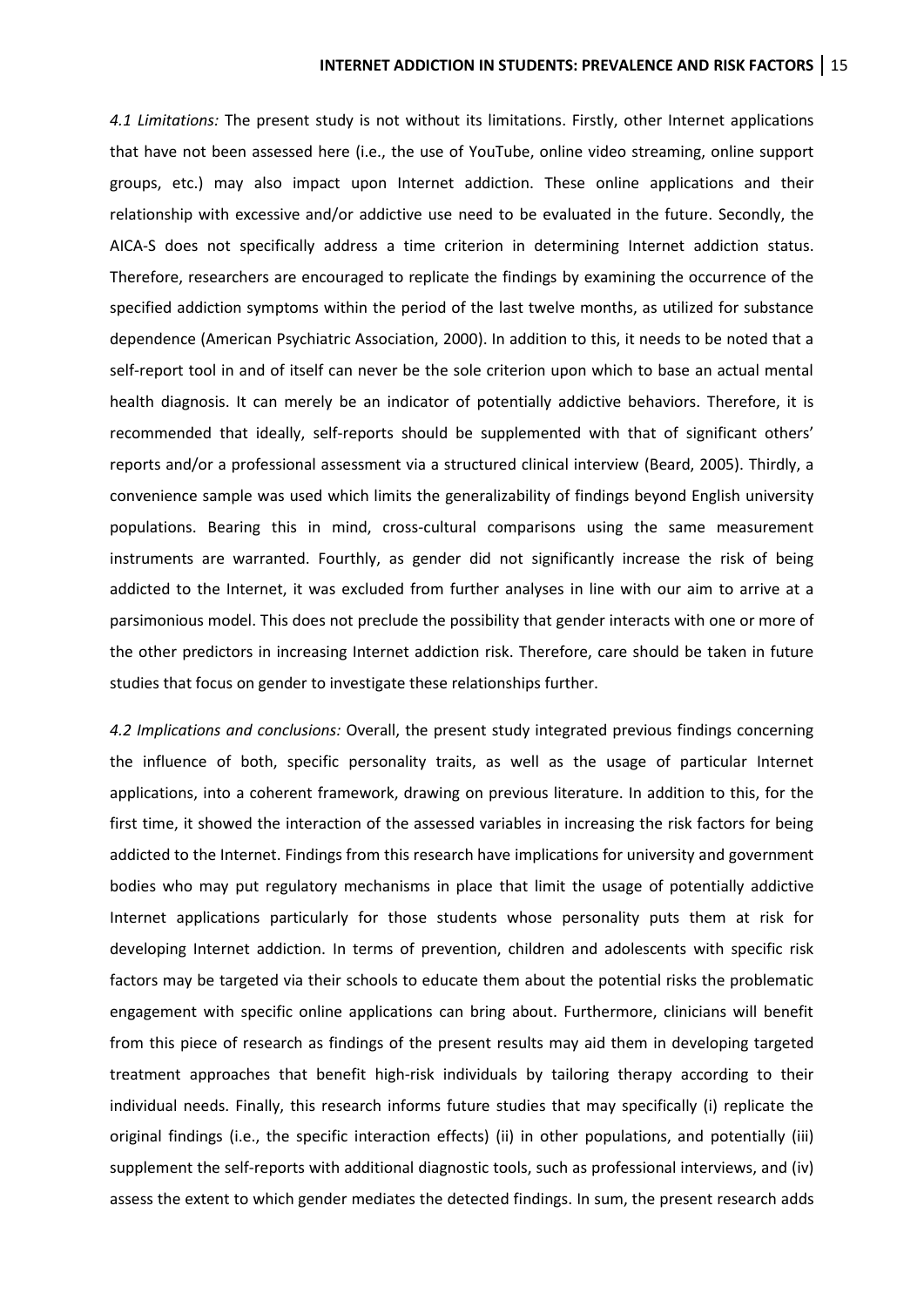to the current pool of knowledge that substantiates the American Psychiatric Association's endeavours of including *Internet Use Disorder* in the upcoming version of the DSM.

# **References**

- <span id="page-15-15"></span>Ahuja, M., Gupta, B., & Raman, P. (2003). An empirical investigation of online consumer purchasing behavior. *Communications of the ACM, 46*(12), 145-151.
- <span id="page-15-8"></span>Aiken, L. S., & West, S. G. (1991). *Multiple regression: Testing and interpreting interactions*. Newbury Park: Sage.
- <span id="page-15-4"></span>Al-Qudah, K. (2001). Internet addiction among students at Jordanian universities. *Journal of Arabic and Human Sciences, 4*(2), 71-88.
- <span id="page-15-18"></span>American Psychiatric Association. (2000). *Diagnostic and Statistical Manual for Mental Disorders IV, Text-Revision*. Washington, D. C.: American Psychiatric Association.
- <span id="page-15-0"></span>American Psychiatric Association. (2012). R 40 Internet Use Disorder. *DSM-5 development.* Retrieved 07.09.2012, from

[http://www.dsm5.org/ProposedRevision/Pages/proposedrevision.aspx?rid=573#](http://www.dsm5.org/ProposedRevision/Pages/proposedrevision.aspx?rid=573)

- <span id="page-15-5"></span>Anderson, K. J. (2001). Internet use among college students: An exploratory study. *Journal of American College Health, 50*(1), 21-26.
- <span id="page-15-11"></span>Andreassen, C. S., Torsheim, T., Brunborg, G. S., & Pallesen, S. (2012). Development of a Facebook Addiction Scale. *Psychological Reports, 110*(2), 1-17.
- <span id="page-15-16"></span>Barker, V. (2009). Older adolescents' motivations for social network site use: The influence of gender, group identity, and collective self-esteem. *CyberPsychology & Behavior, 12*(2), 209-213.
- <span id="page-15-19"></span>Beard, K. W. (2005). Internet addiction: A review of current assessment techniques and potential assessment questions. *Cyberpsychology & Behavior, 8*(1), 7-14.
- <span id="page-15-2"></span>Caplan, S. E., Williams, D., & Yee, N. (2009). Problematic Internet use and psychosocial well-being among MMO players. *Computers in Human Behavior, 25*(6), 1312-1319.
- <span id="page-15-10"></span>Carlson, N. (2010). At last - The full story of how Facebook was founded. Business Insider. Retrieved 02.08.2012, fro[m http://www.businessinsider.com/how-facebook-was-founded-2010-3#](http://www.businessinsider.com/how-facebook-was-founded-2010-3)
- <span id="page-15-3"></span>Castiglione, J. (2008). Internet abuse and possible addiction among undergraduates: A developing concern for library and university administrators. *Library Review, 57*(5), 358-371.
- <span id="page-15-12"></span>Cheng, S. S., Liu, E. Z. F., & Shieh, R. S. (2012). Identifying the indicators attracting users to online question and answer discussion forums. *Social Behavior and Personality, 40*(2), 283-292.
- <span id="page-15-9"></span>Chou, C., & Hsiao, M. C. (2000). Internet addiction, usage, gratification, and pleasure experience: The Taiwan college students' case. *Computers & Education, 35*(1), 65-80.
- <span id="page-15-7"></span>Costa, P. T., & McCrae, R. R. (1992a). *NEO PI-R professional manual*. Odessa, TX: Psychological Assessment Resources.
- <span id="page-15-6"></span>Costa, P. T., & McCrae, R. R. (1992b). *Revised NEO personality inventory (NEO-PI-R) and the NEO Five-Factor inventory (NEO-FFI): Professional manual*. Odessa, FL: Psychological Assessment Resources.
- <span id="page-15-14"></span>Delafrooz, N., Paim, L. H., & Khatibi, A. (2010). Students' online shopping behavior: An empirical study. *Journal of American Science, 6*(1), 137-147.
- <span id="page-15-13"></span>Deryakulu, D., & Olkun, S. (2007). Analysis of computer teachers' online discussion forum messages about their occupational problems. *Educational Technology & Society, 10*(4), 131-142.
- <span id="page-15-1"></span>Dong, G., Wang, J., Yang, X., & Zhou, H. (2012). Risk personality traits of Internet addiction: A longitudinal study of Internet-addicted Chinese university students. *Asia-Pacific Psychiatry*, epub ahead of print.
- <span id="page-15-17"></span>Ellison, N. B., Steinfield, C., & Lampe, C. (2007). The benefits of Facebook "friends": Social capital and college students' use of online social network sites. *Journal of Computer-Mediated Communication, 12*(4).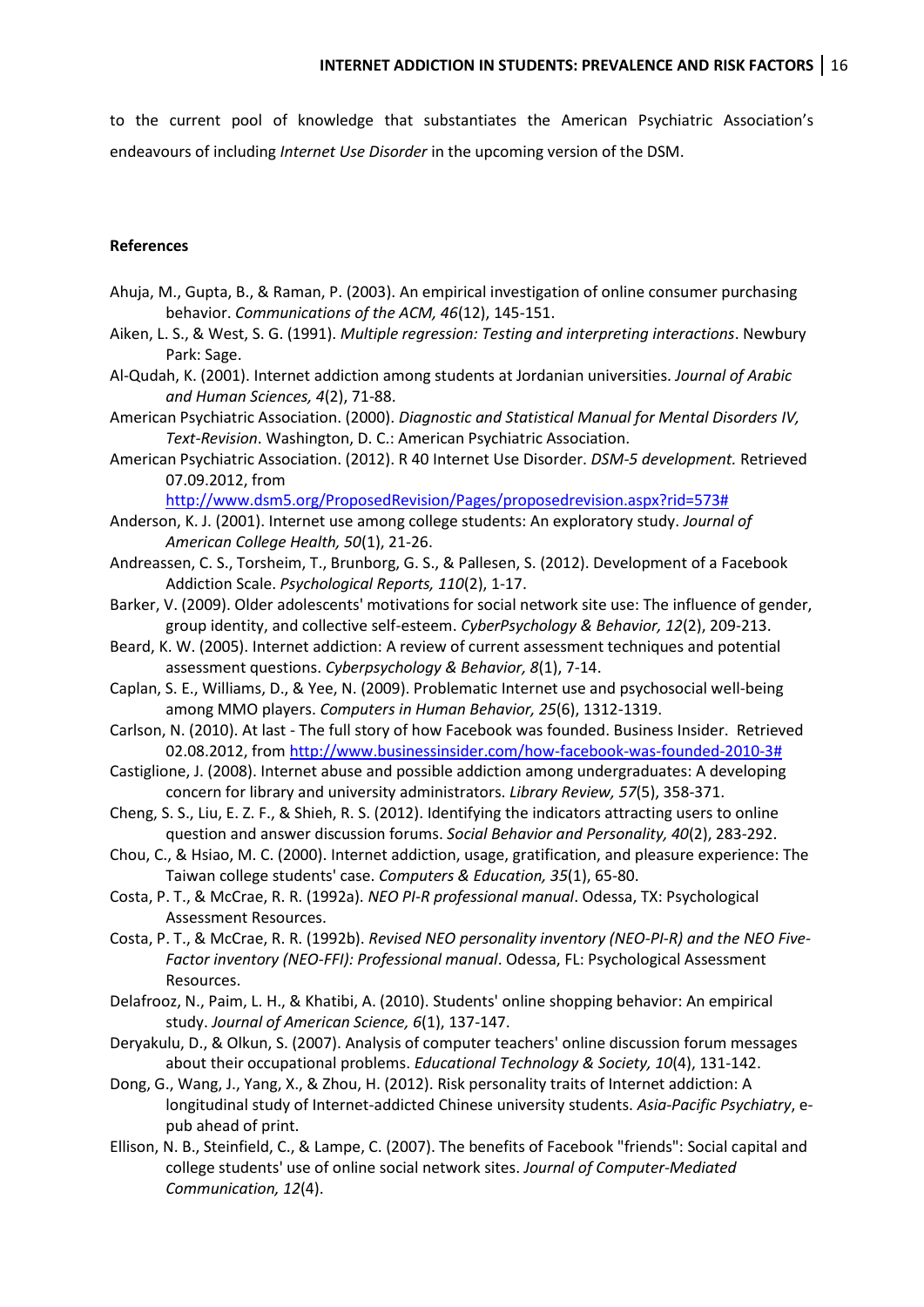- <span id="page-16-14"></span>Ghamari, F., Mohammadbeigi, A., Mohammadsalehi, N., & Hashiani, A. A. (2011). Internet addiction and modeling its risk factors in medical students, iran. *Indian Journal of Psychological Medicine, 33*(2), 158-162.
- <span id="page-16-0"></span>Griffiths, M. (2000). Internet addiction - Time to be taken seriously? *Addiction Research, 8*(5), 413- 418.
- <span id="page-16-3"></span>Griffiths, M. D. (2005). A "components" model of addiction within a biopsychosocial framework. *Journal of Substance Use, 10*, 191-197.
- <span id="page-16-16"></span>Grüsser, S. M., & Thalemann, C. N. (2006). *Verhaltenssucht - Diagnostik, Therapie, Forschung*. Bern: Hans Huber.
- <span id="page-16-1"></span>Holden, C. (2001). Compulsive behaviors: "Behavioral" addictions: Do they exist? *Science, 294*(5544), 980-982.
- <span id="page-16-21"></span>Hsu, S. H., Wen, M. H., & Wu, M. C. (2009). Exploring user experiences as predictors of MMORPG addiction. *Computers & Education, 53*(2), 990-999.
- <span id="page-16-6"></span>Huang, Y.-R. (2006). Identity and intimacy crises and their relationship to Internet dependence among college students. *CyberPsychology & Behavior, 9*(5), 571-576.
- <span id="page-16-20"></span>Joinson, A. N. (1998). Causes and effects of disinhibition on the Internet. In J. Gackenback (Ed.), *The psychology of the Internet* (pp. 43-60). New York, NY: Academic Press.
- <span id="page-16-12"></span>Kandell, J. J. (1998). Internet addiction on campus: The vulnerability of college students. *CyberPsychology & Behavior, 1*(1), 11-17.
- <span id="page-16-10"></span>Kim, E. J., Namkoong, K., Ku, T., & Kim, S. J. (2008). The relationship between online game addiction and aggression, self-control and narcissistic personality traits. *European Psychiatry, 23*, 212- 218.
- <span id="page-16-5"></span>King, D. L., Delfabbro, P. H., Griffiths, M. D., & Gradisar, M. (2011). Assessing clinical trials of Internet addiction treatment: A systematic review and CONSORT evaluation. *Clinical Psychology Review, 31*(7), 1110-1116.
- <span id="page-16-9"></span>Kittinger, R., Correia, C. J., & Irons, J. G. (2012). Relationship between facebook use and problematic Internet use among college students. *Cyberpsychology, Behavior & Social Networking, 15*(6), 324-327.
- <span id="page-16-17"></span>Ko, C.-H., Hsiao, S., Liu, G.-C., Yen, J.-Y., Yang, M.-J., & Yen, C.-F. (2010). The characteristics of decision making, potential to take risks, and personality of college students with Internet addiction. *Psychiatry Research, 175*(1-2), 121-125.
- <span id="page-16-19"></span>Ko, C. H., Yen, J. Y., Liu, S. C., Huang, C. F., & Yen, C. F. (2009). The associations between aggressive behaviors and Internet addiction and online activities in adolescents. *Journal of Adolescent Health, 44*(6), 598-605.
- <span id="page-16-13"></span>Kubey, R. W., Lavin, M. J., & Barrows, J. R. (2001). Internet use and collegiate performance decrements: Early findings. *Journal of Communication, 51*(2), 366-382.
- <span id="page-16-18"></span>Kukar-Kinney, M., Ridgway, N. M., & Monroe, K. B. (2009). The relationship between consumers' tendencies to buy compulsively and their motivations to shop and buy on the Internet. *Journal of Retailing, 85*(3), 298-307.
- <span id="page-16-2"></span>Kuss, D. J. (2012). Substance and behavioral addictions: Beyond dependence. *Addiction Research & Therapy*, S6.
- <span id="page-16-8"></span>Kuss, D. J., & Griffiths, M. D. (2011). Online social networking and addiction - A review of the psychological literature. *International Journal of Environmental Research and Public Health, 8*(9), 3528-3552.
- <span id="page-16-4"></span>Kuss, D. J., & Griffiths, M. D. (2012a). Internet and gaming addiction: A systematic literature review of neuroimaging studies. *Brain Sciences, 2*, 347-374.
- <span id="page-16-7"></span>Kuss, D. J., & Griffiths, M. D. (2012b). Internet gaming addiction: A systematic review of empirical research. *International Journal of Mental Health and Addiction, 10*(2), 278-296.
- <span id="page-16-15"></span>Kuss, D. J., & Griffiths, M. D. (2012c). Online gaming addiction in children and adolescents: A review of empirical research. *Journal of Behavioral Addictions, 1*(1), 1-20.
- <span id="page-16-11"></span>Lanthier, R. P., & Windham, R. C. (2004). Internet use and college adjustment: The moderating role of gender. *Computers in Human Behavior, 20*, 591-606.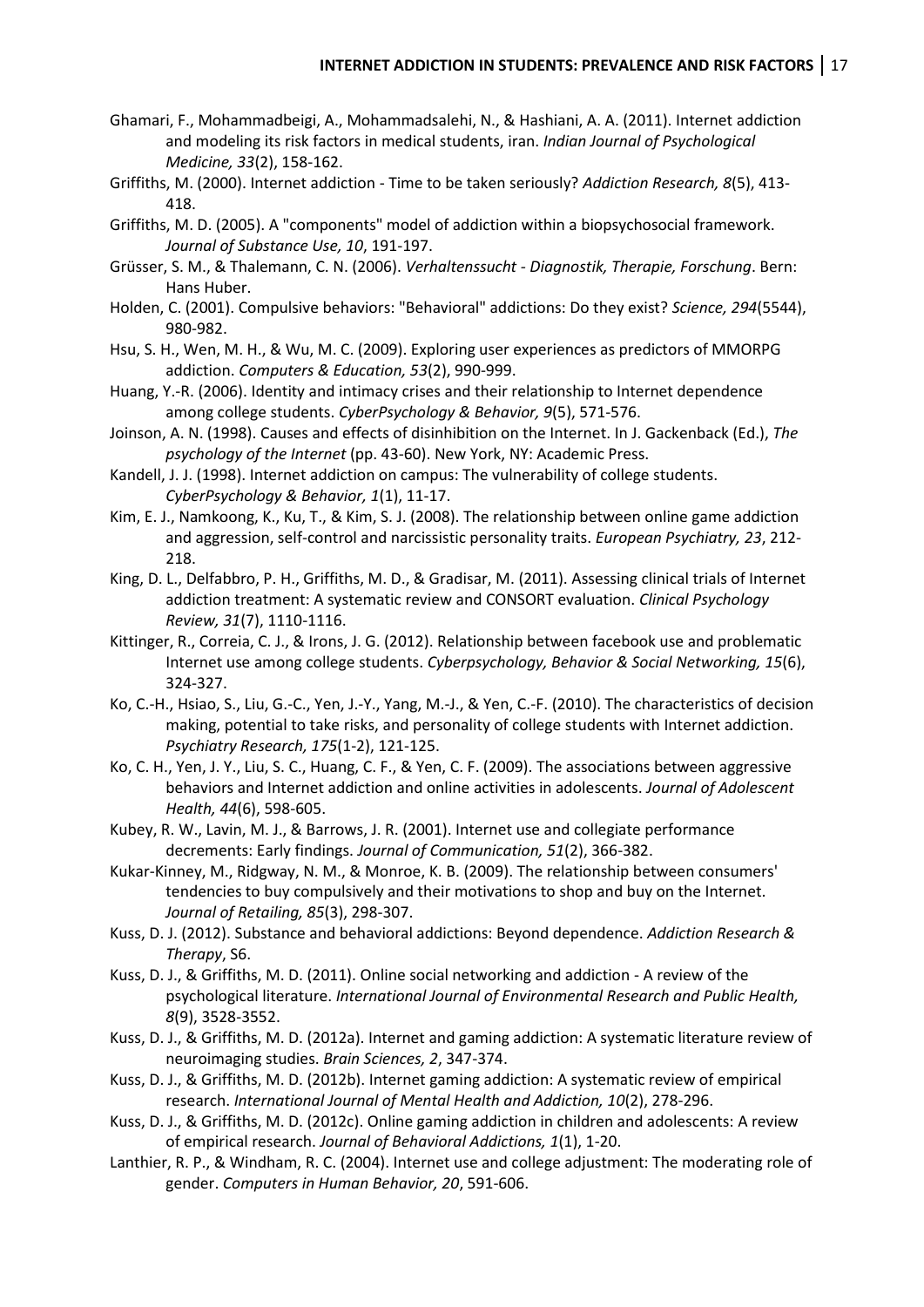- <span id="page-17-0"></span>Leung, L. (2004). Net-generation attributes and seductive properties of the Internet as predictors of online activities and Internet addiction. *CyberPsychology & Behavior, 7*(3), 333-348.
- <span id="page-17-1"></span>Leung, L., & Lee, P. S. N. (2012). The influences of information literacy, internet addiction and parenting styles on internet risks. *New Media & Society, 14*(1), 117-136.
- <span id="page-17-11"></span>Lićwinko, J., Krajewska-Kułak, E., & Łukaszuk, C. (2011). Internet addiction among academic youth in Białystok. *Progress in Health Sciences, 1*(1), 124-130.
- <span id="page-17-10"></span>Lin, M.-P., Ko, H.-C., & Wu, J. Y.-W. (2011). Prevalence and psychosocial risk factors associated with Internet addiction in a nationally representative sample of college students in Taiwan. *Cyberpsychology, Behavior and Social Networking, 14*(12), 741-746.
- <span id="page-17-8"></span>Mantovani, F. (2001). Cyber-attraction: The emergence of computer-mediated communication in the development of interpersonal relationships. In L. Anolli, R. Ciceri & G. Riva (Eds.), *Say not to say: New perspectives on miscommunication* (pp. 236-250). Amsterdam: IOS.
- <span id="page-17-19"></span>McClernon, F. J., Hiott, F. B., Westman, E. C., Rose, J. E., & Levin, E. D. (2006). Transdermal nicotine attenuates depression symptoms in nonsmokers: A double-blind, placebo-controlled trial. *Psychopharmacology, 189*(1), 125-133.
- <span id="page-17-21"></span>Mehdizadeh, S. (2010). Self-presentation 2.0: Narcissism and self-esteem on facebook. *Cyberpsychology, Behavior and Social Networking, 13*(4), 357-364.
- <span id="page-17-5"></span>Mehroof, M., & Griffiths, M. D. (2010a). Online gaming addiction: The role of sensation seeking, selfcontrol, neuroticism, aggression, state anxiety, and trait anxiety. *Cyberpsychology & Behavior, 13*, 313-316.
- <span id="page-17-3"></span>Mehroof, M., & Griffiths, M. D. (2010b). Online gaming addiction: The role of sensation seeking, selfcontrol, neuroticism, aggression, state anxiety, and trait anxiety. *CyberPsychology & Behavior, 13*(3), 313-316.
- <span id="page-17-7"></span>Moore, D. (1995). *The Emperor's virtual clothes: The naked truth about the internet culture*. Chapel Hill, North California: Alogonquin.
- <span id="page-17-2"></span>Morgan, C., & Cotten, S. (2003). The relationship between Internet activities and depressive symptoms in a sample of college freshmen. *CyberPsychology & Behavior, 6*(2), 133-142.
- <span id="page-17-15"></span>Morrow, P. R. (2006). Telling about problems and giving advice in an Internet discussion forum: Some discourse features. *Discourse Studies, 8*(4), 531-548.
- <span id="page-17-13"></span>Müller, K. W., & Wölfling, K. (2011). Computer game and Internet addiction: Aspects of diagnostics, phenomenology, pathogenesis, and therapeutic intervention. *Suchttherapie, 12*(2), 57-63.
- <span id="page-17-12"></span>Niemz, K., Griffiths, M., & Banyard, P. (2005). Prevalence of pathological Internet use among university students and correlations with self-esteem, the general health questionnaire (GHQ), and disinhibition. *CyberPsychology & Behavior, 8*(6), 562-570.
- <span id="page-17-4"></span>Peters, C. S., & Malesky, L. A. (2008). Problematic usage among highly-engaged players of massively multiplayer online role playing games. *CyberPsychology & Behavior, 11*(4), 480-483.
- <span id="page-17-9"></span>Poli, R., & Agrimi, E. (2012). Internet addiction disorder: Prevalence in an Italian student population. *Nordic Journal of Psychiatry, 66*(1), 55-59.
- <span id="page-17-6"></span>Porter, G., Starcevic, V., Berle, D., & Fenech, P. (2010). Recognizing problem video game use. *Australian and New Zealand Journal of Psychiatry, 44*(2), 120-128.
- <span id="page-17-20"></span>Ross, C., Orr, E. S., Sisic, M., Arseneault, J. M., Simmering, M. G., & Orr, R. R. (2009). Personality and motivations associated with Facebook use. *Computers in Human Behavior, 25*(2), 578-586.
- <span id="page-17-17"></span>Sheer, V. C. (2010). Hong Kong adolescents' use of MSN vs. ICQ for developing friendships online: Considering media richness and presentational control. *Chinese Journal of Communication, 3*(2), 223-240.
- <span id="page-17-14"></span>Simkova, B., & Cincera, J. (2004). Internet addiction disorder and chatting in the Czech Republic. *CyberPsychology & Behavior, 7*(5), 536-539.
- <span id="page-17-16"></span>Smithson, J., Sharkey, S., Hewis, E., Jones, R., Emmens, T., Ford, T., et al. (2011). Problem presentation and responses on an online forum for young people who self-harm. *Discourse Studies, 13*(4), 487-501.
- <span id="page-17-18"></span>Terracciano, A., Löckenhoff, C. E., Crum, R. M., Bienvenu, O. J., & Costa, P. T. (2008). Five-Factor Model personality profiles of drug users. *BMC Psychiatry, 8*(22).